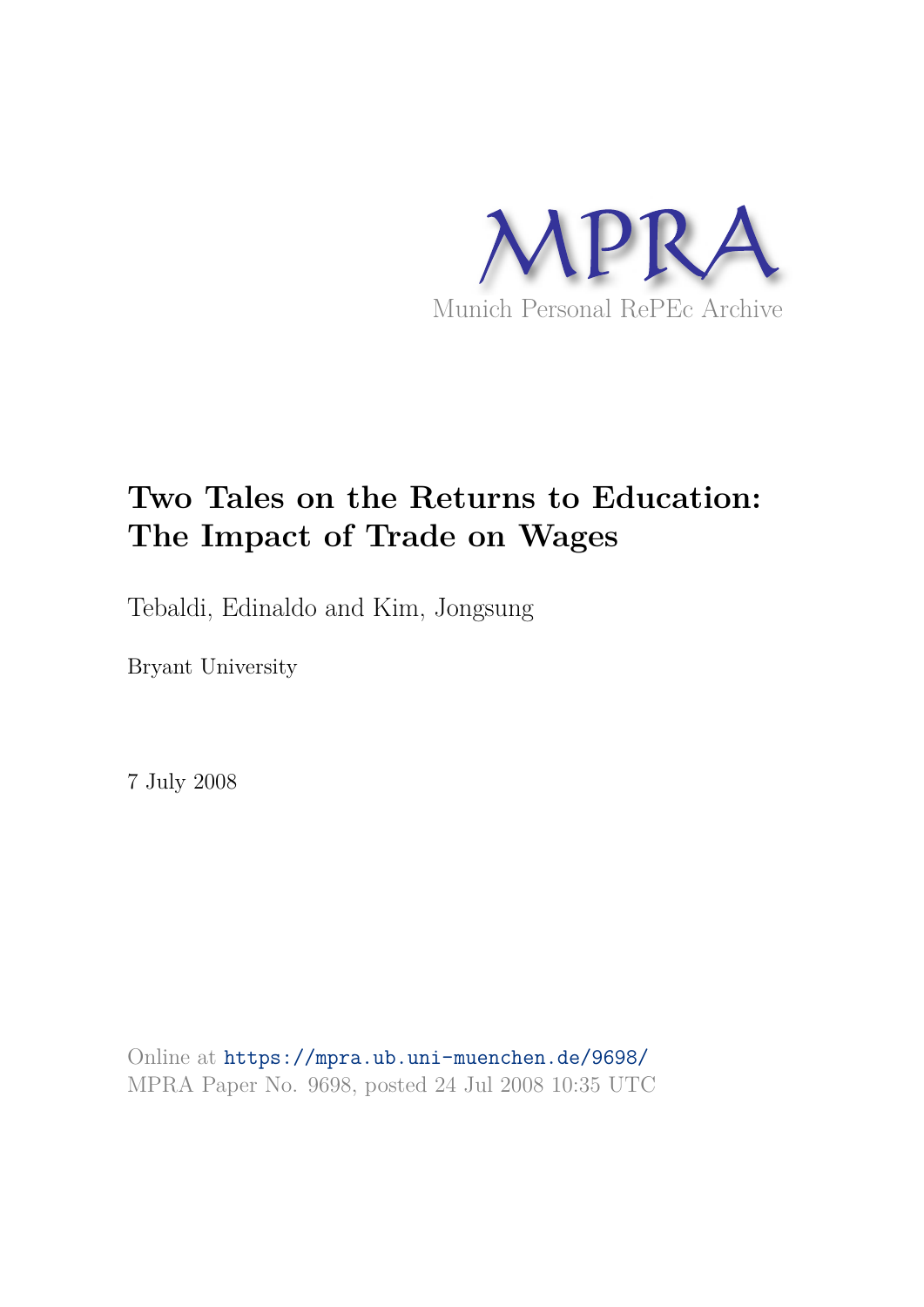# **Two Tales on the Returns to Education: The Impact of Trade on Wages\***

**Edinaldo Tebaldi<sup>a</sup>** Department of Economics Bryant University

and

**Jongsung Kim<sup>b</sup>** Department of Economics Bryant University

#### **July, 10 2008**

**\_\_\_\_\_\_\_\_\_\_\_\_\_\_\_\_\_\_\_\_\_\_** 

<sup>\*</sup> We would like to thank the participants of the 2008 Faculty Research Day at Bryant University and the participants of the 2007 Southern Economic Association Conference for their helpful and insightful comments on a preliminary version of this paper.

<sup>&</sup>lt;sup>a</sup> Assistant Professor of Economics, Department of Economics, Bryant University, 1150 Douglas Pike, Smithfield, RI 02917 USA, E-mail: [etebaldi@bryant.edu,](mailto:etebaldi@bryant.edu) Phone: (401) 232 6901 (corresponding author).

<sup>&</sup>lt;sup>b</sup> Associate Professor of Economics, Department of Economics, Bryant University, 1150 Douglas Pike, Smithfield, RI 02917 USA, E-mail: [jkim@bryant.edu](mailto:jkim@bryant.edu) , Phone: (401) 232 6129.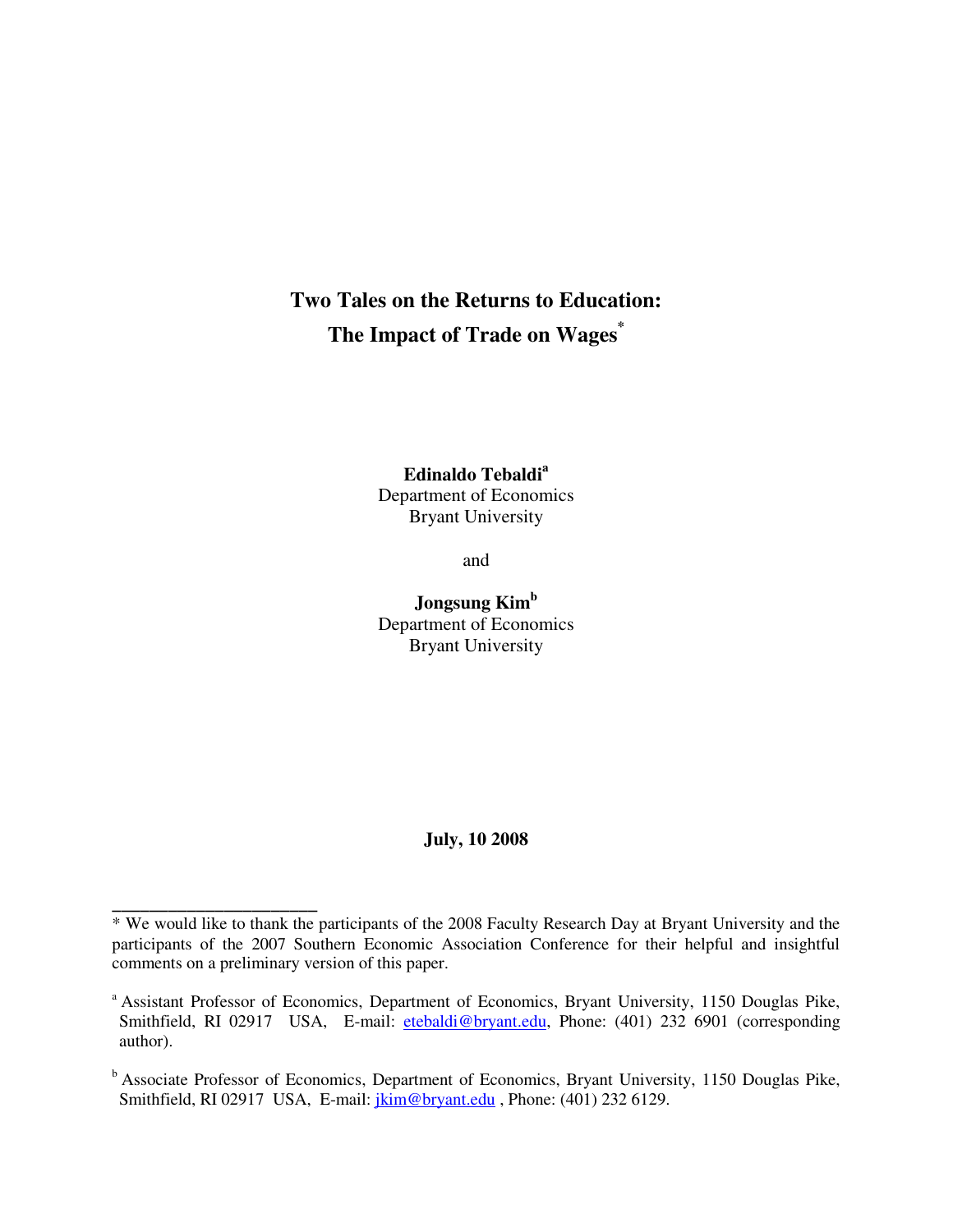# **Two Tales on the Returns to Education: The Impact of Trade on Wages**

## **ABSTRACT**

This paper uses microdata from the Current Population Survey combined with data from the U.S. International Trade Commission and Bureau of Economic Analysis to evaluate the impacts of international trade (imports penetration and exports intensiveness) on wages with a special focus on the returns to education. Consistent with the literature, our empirical analysis provides evidence that the wage rates of similarly skilled workers differ across net-exporting, netimporting and nontradable industries. Our results add to the literature by showing that the wage gap usually found across importing and exporting industries vanishes for highly-skilled workers (workers with college degree and beyond) when we control for the cross-effect between international trade and education, but the wage gap due to international trade still persists for low-skilled workers. This finding supports the view that education serves as an equalizer and counterbalances the adverse impact from imports-penetration on wages of highly-skilled workers.

Keywords: Trade, Returns to Education, Wage Differential

JEL Code: F1 – Trade; J3 – Wages, Compensation, and Labor Costs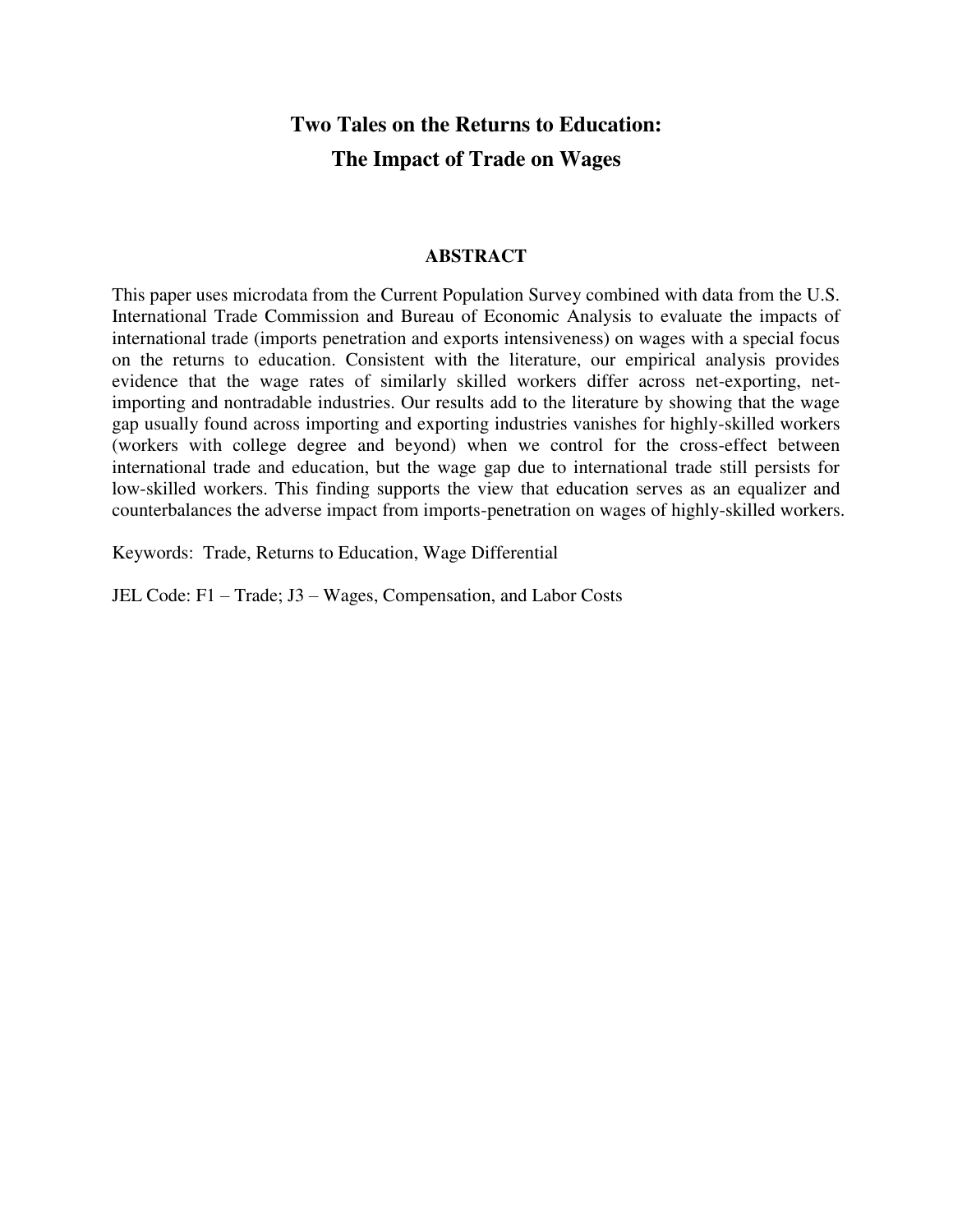# **I Introduction**

Theoretical and empirical studies show that international trade impacts the labor market and affects intra and interindustry employment and relative wages of heterogeneous labor (e.g. Davis and Harrigan, 2007; Muendler, 2007; Taylor, 2002; Katz and Summers, 1989). International trade has been also blamed for contributing to increased interindustry wage inequality (e.g. Acosta and Gasparini, 2007; Busse and Spielmann, 2006; Mitra and Trindade, 2005; Leamer, 1998). For the United States in particular, empirical analyses show that international trade explains a significant fraction of the interindustry wage differential (Katz and Summers, 1989; Gaston and Trefler, 1994) and that the relative wage of unskilled workers have fallen over the last decades as a consequence of the reduction in prices of unskilled laborintensive goods and a shift in relative demand away from unskilled labor due to the increasing penetration in the U.S. domestic market of unskilled labor-intensive goods (Katz and Summers, 1989; Bhagwati, 1998; Collins, 1998; Berman et al., 1998). One notable finding from the long list of research on the impact of international trade on domestic wage is that export-oriented establishments (or business units) out-perform import-oriented establishments (or business units) (Bernard and Jensen, 1999) and the workers in export-oriented establishment out-earn those in import-oriented establishments.

However, the empirical literature on trade is still scratching the surface when it comes to explain if the wage differential observed across net-exporting and net-importing industries is actually a case in which similarly skilled workers are better paid when working for net-exporting firms compared to net-importing firms, or a case in which the wage differential is due to workplace productivity-differentials and workforce-skill differentials (Schank, Schnabel, and Wagner, 2007; Bernard and Jensen, 1995). This is still an open question because the majority of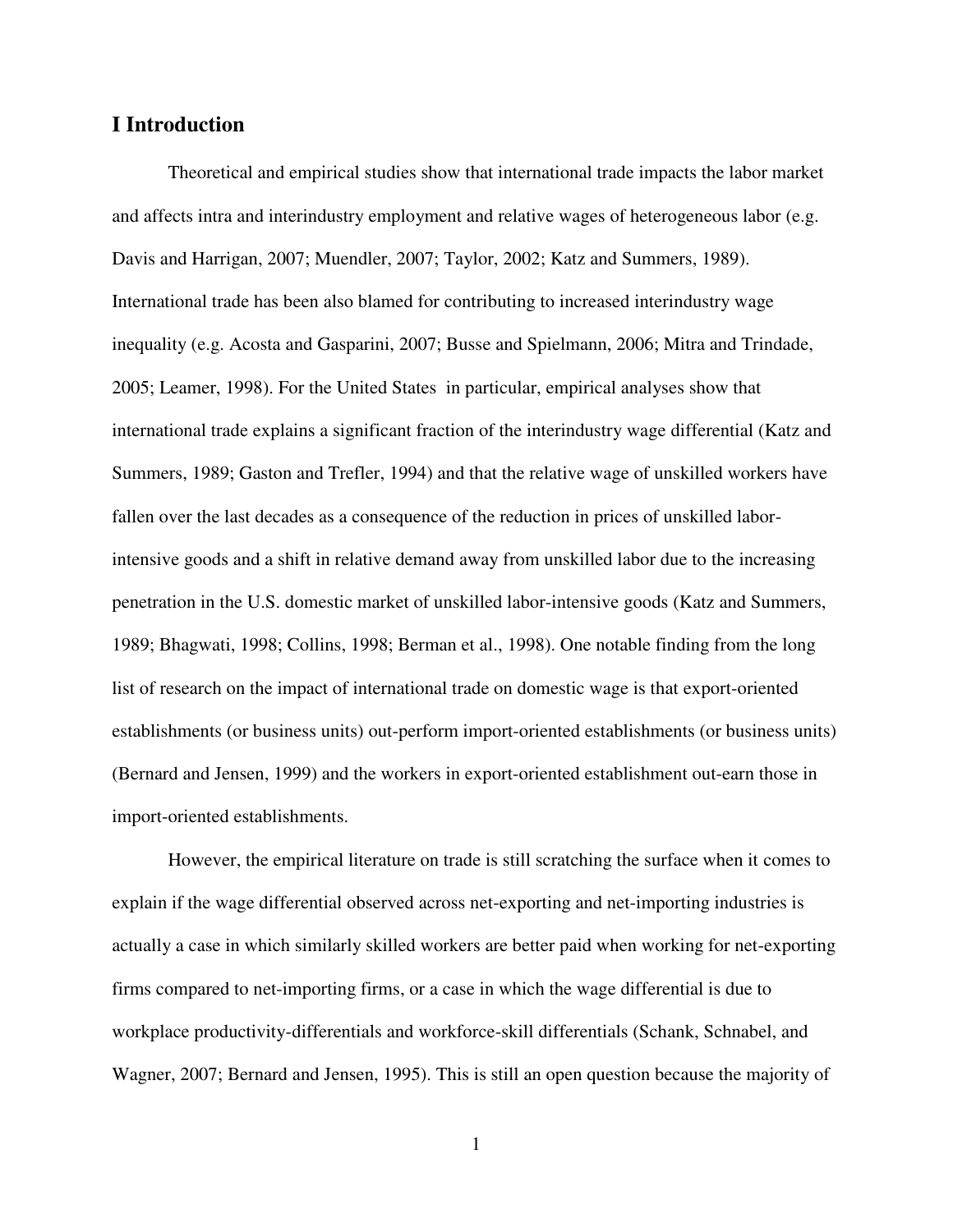the empirical studies examining the impacts of international trade on wages fall short of accounting for important individual-specific characteristics such as gender, race, marital status, and market experience, among others, which may over or underestimate the effects of trade on wages and put out of sight important features regarding the relationship among international trade, wages and the returns to skill accumulation (Schank *et al*., 2007; Bernard and Jensen, 1995).

This paper contributes to the literature by examining the impacts of international trade on wages and on the returns to education using individual data, which allows investigating these relationships in much more depth. More specifically, this study uses microdata from the Current Population Survey (CPS) combined with data from the U.S. International Trade Commission (USITC) and from the Bureau of Economic Analysis (BEA) to evaluate the degree in which trade affects wages. This study tests if workers employed in tradable sectors earn differentiated wage rates compared to similarly skilled workers employed in nontradable sectors and examine if the returns to human capital accumulation differ across tradable (net-importing and netexporting sectors) and nontradable industries.

Our results show that the impact of international trade on wages vanishes for highlyskilled workers (workers with college degree and beyond), but not for low-skilled workers. This finding supports the view that education serves as an equalizer and counterbalances the adverse impact from imports-penetration on wages of highly-skilled workers. Our results also suggest that some theories found in the trade literature needs to move away from the simplistic idea that all workers employed in importing industries are affected the same way by trade intensiveness.

The rest of the paper is organized as follows: Section 2 briefly discusses the literature on the impacts of international trade on wages. It also discusses the main empirical findings in the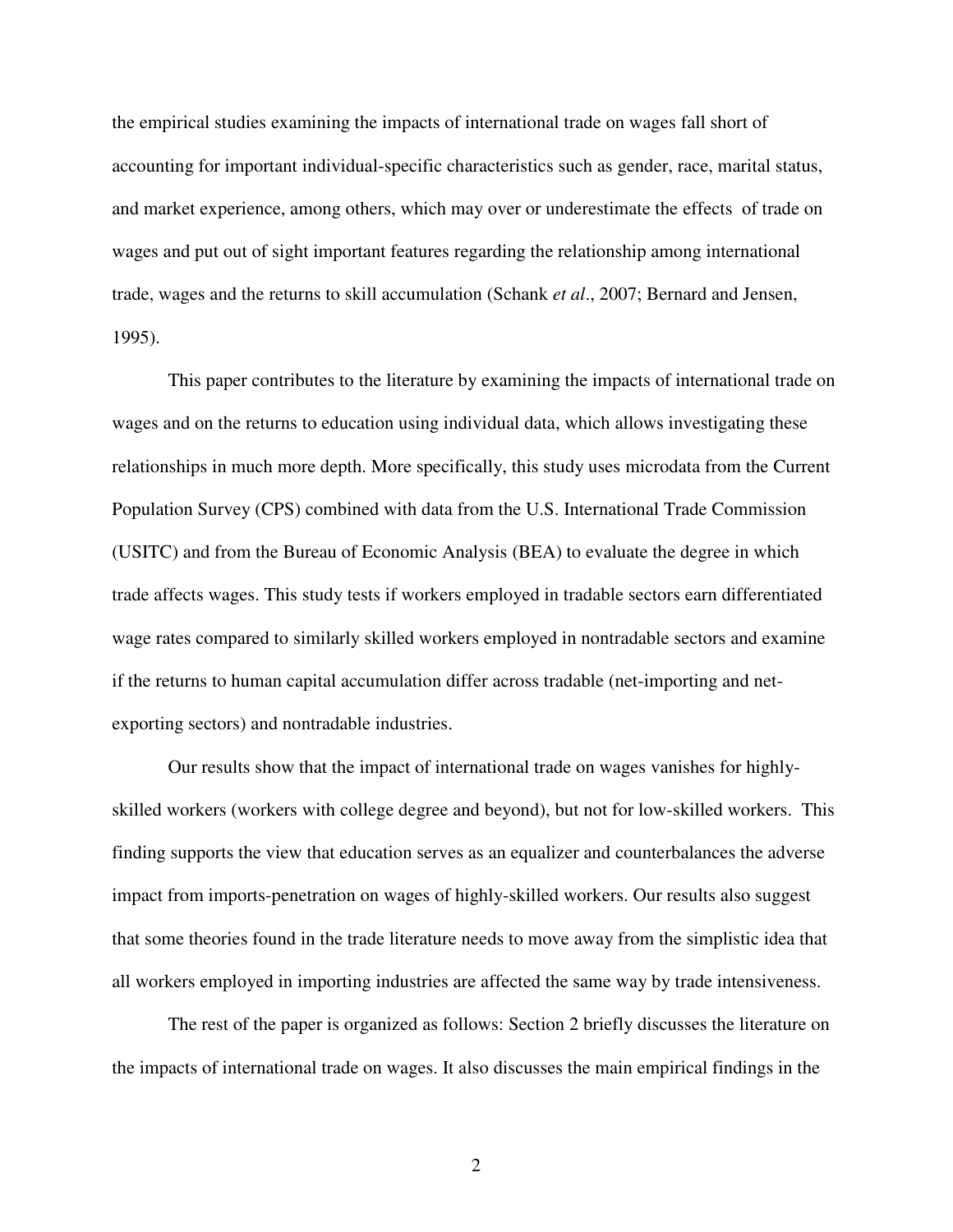field. Section 3 presents the dataset and the methodology. Section 4 reports the results and discusses the empirical findings, and Section 5 summarizes the paper's findings.

## **II Literature Review**

There is near consensus in the literature that the relative price of different types of labor is changing over time. In particular, it has been shown that the wage rates of unskilled workers relative to the wage rates of skilled workers have declined significantly and that this phenomenon is very strong in industrialized countries (e.g. Katz and Summers, 1989; Katz and Murphy, 1992; Leamer and Levinsohn, 1995; Jones and Engerman, 1996; Collins, 1998; Leamer, 1998; Taylor, 2002). For the U.S. in particular, studies demonstrate that the relative wage rate of less-skilled workers has declined over the last two decades<sup>1</sup> (e.g. Bernard and Jensen, 2000; Collins, 1998; Bhagwati, 1998; Jones and Engerman, 1996; Katz and Summers, 1989; Katz and Murphy, 1992).

Katz and Summers (1989) show that international trade seems to contribute to raise the wage gap of skilled and less-skilled workers in the U.S. because workers in the exporting sectors are more capable of taking out part of firms' rents. Leamer (1998) shows that, during the 1970s, both the prices of unskilled labor-intensive goods and the wages of unskilled workers decreased significantly.<sup>2</sup> However, he also finds that this result does not hold during the 1980s. Bernard and Jensen (2000) find that foreign trade seems to have no effect on relative wage of unskilled workers across states in the United States between the 1970s and 1990s.<sup>3</sup> Moreover, studies that use plant level data find strong evidence that exporting industries pay a significant wage

<sup>&</sup>lt;sup>1</sup> "Prices of less-skilled-labor-intensive goods have fallen and caused the real wages of such labor to fall, in turn." (Bhagwati, 1998:54)

 $2$  This is in general taken as evidence that the Stolper-Samuelson theorem holds during the 1970s.

 $3$  Bernard and Jensen (2000) find that changes in the industry-mix (e.g. manufacturing employment share) strongly affected relative wages across regions in the United States between the 1970s and 1990s.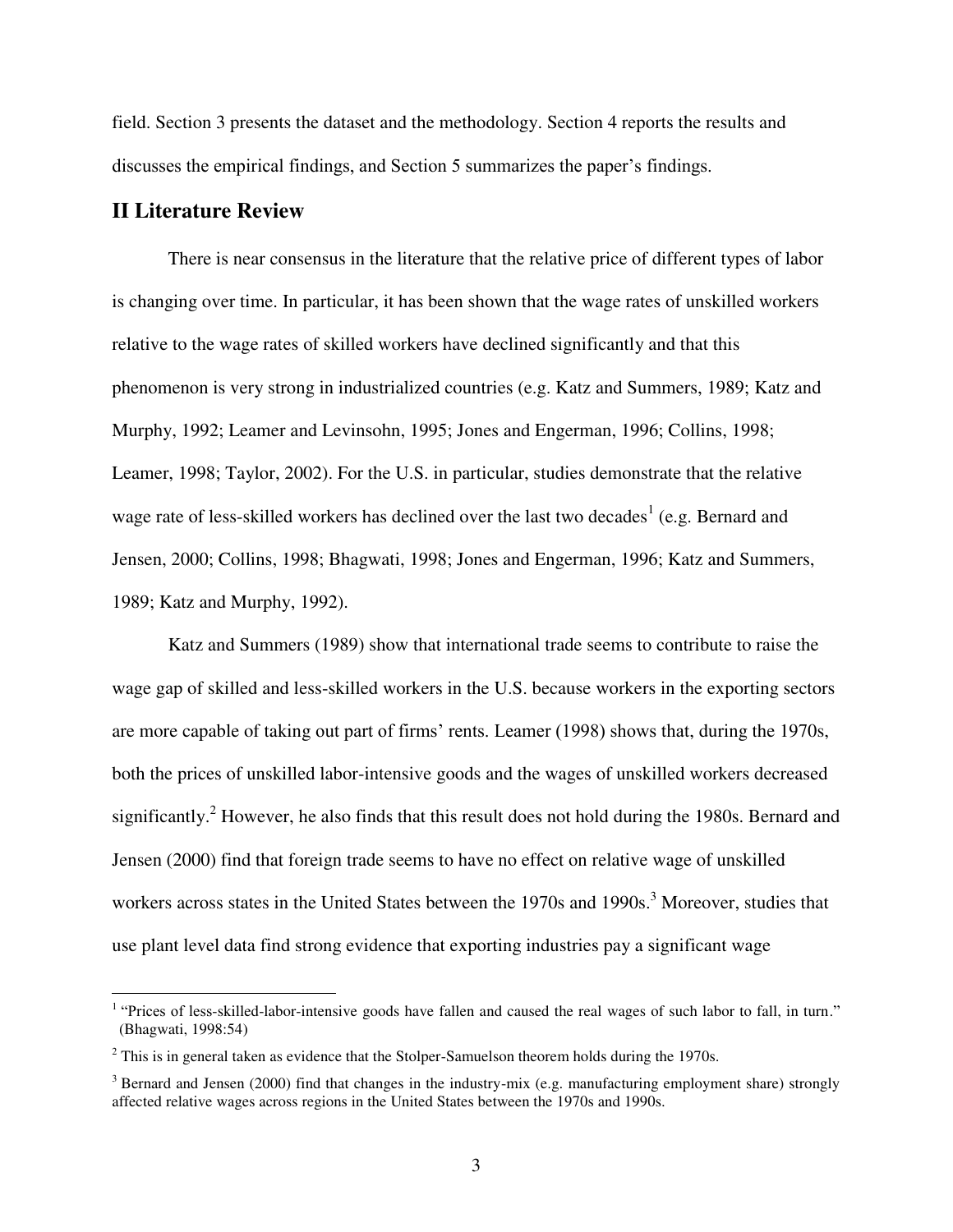premium. This result is found in several studies and is robust for developed and developing countries [for detail and a synopsis of studies see Schank *et al.,*2007 and Bernard and Jensen, 1995].

Even though these findings are usually accepted by labor and trade researchers, the debates on the factors that explain them are subject of an inconclusive debate. Two major branches in the literature provide the theoretical foundations for explaining the impacts of trade on wage differentials: the neoclassical international trade theory and the *efficiency* wages theory.

The Stolper-Samuelson (SS) theorem – one of the significant implications of the neoclassical trade theory – provides a compelling argument regarding the effects of trade on relative wage. According to this proposition, if the relative price of a good falls, then the relative price of the factor of production intensively used to produce that good will also decrease. Therefore, using the SS theorem, one can easily jump to the conclusion that international trade, which has contributed to reduce the price of unskilled-labor-intensive goods in industrialized countries, is the major determinant of the decline in relative wages of unskilled workers and the increase in wage inequality in the United States.

The efficiency wage theory, on the other hand, is based on the idea that productivity and workers' commitment to work (workers' effort) are positively related to wage levels. Therefore, wage cuts may decrease productivity and, consequently, increase average labor costs and reduce profitability. This theory also assumes that skilled workers are more capable of taking part of the firm's rents, so industries intensive in skilled workers would pay higher wage rates. Therefore, the *efficient wage* level for similarly productive workers might also differ among industries (Davis and Harrigan, 2007; Melitz, 2003; Akerlof and Yellen, 1986; Shapiro and Stiglitz, 1984). Under this context, international trade affects the efficient wage level by impacting the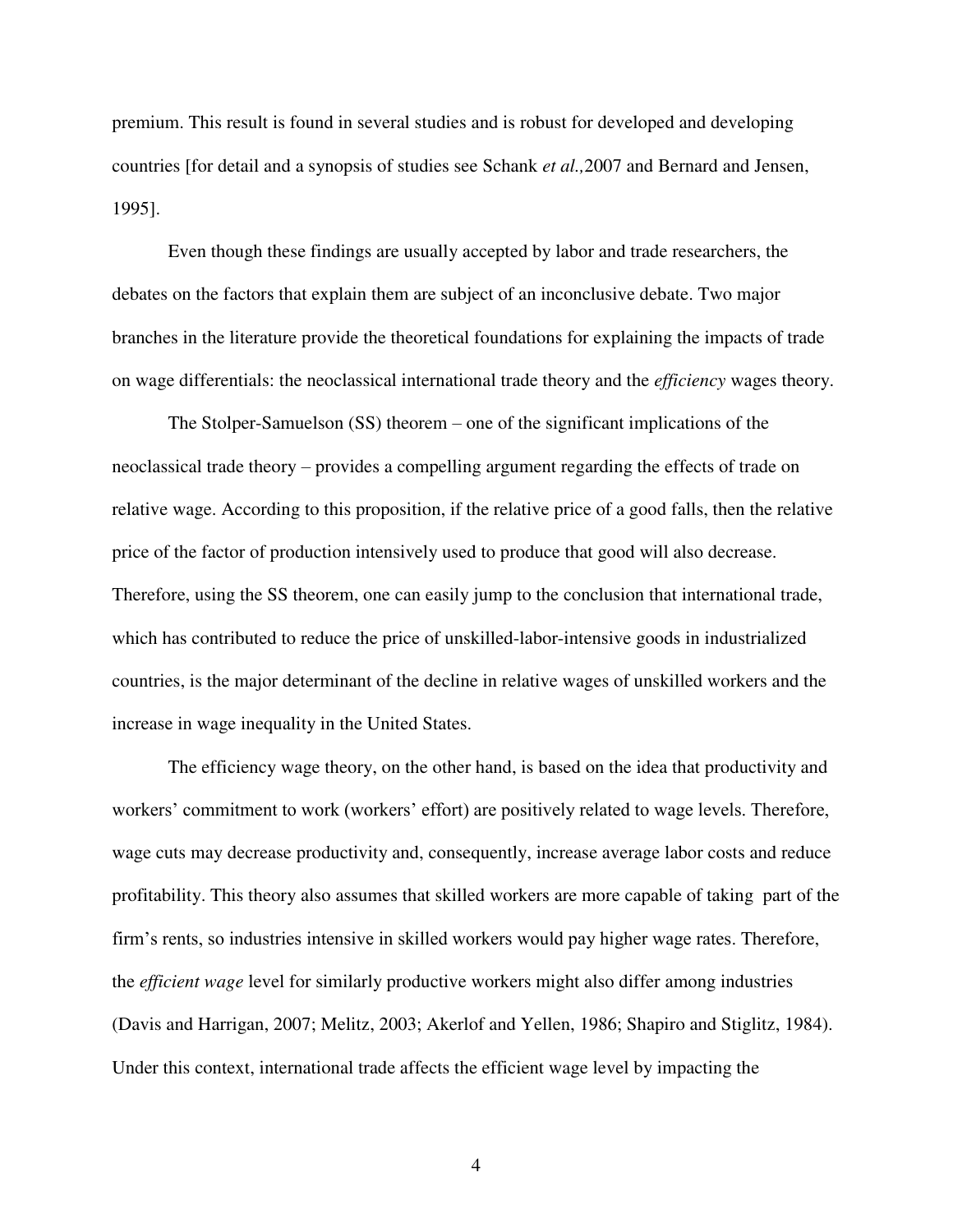generation and distribution of rents (Melitz, 2003; Davis and Harrigan, 2007). More precisely, Melitz (2003) shows that only the more efficient firms will benefit from trade "in the form of gains in market share and profit" (p. 1719). Because firm's efficiency is highly correlated with wages, only those workers employed in the highly-efficient firms will benefit from trade.

Leamer and Thornberg (2000) evaluate the empirical ground of these propositions and find that the wage-effort relationship has behaved differently over time in the United States. Their empirical analysis shows that between 1960 and 1970 the wage-effort curve was characterized by higher wages associated with every level of effort, while between 1970 and 1980 "the wage-effort curve twisted, with the better contracts getting better and the worst contracts getting worse." They also find that this change is associated with "price decline of labor-intensive tradable" goods. Finally, since the 1980s it seems to be the case that more effort has been required "for the same wage level" (Leamer and Thornberg, 2000:79).

Overall, international trade is considered to be a source of rising wage differentials across educational attainment cohorts due to the increasing the demand for skilled workers in developed countries (Katz and Murphy, 1992 among many others). The rising wage differentials in developed countries also have occurred as a consequence of the exposure of unskilled workers employed in labor intensive industries to foreign competition with cheaper labor costs.

There has been little research to investigate the link between international trade and the returns to education (Taylor, 2002). Despite this lack, a conceptual understanding of the link is not difficult. To the extent that labor market skills are directly related to, and usually acquired by education, international trade affects the returns to education. As the relative demand for less skilled and lower educated workers declines in industrialized countries, so does the returns to education at lower levels.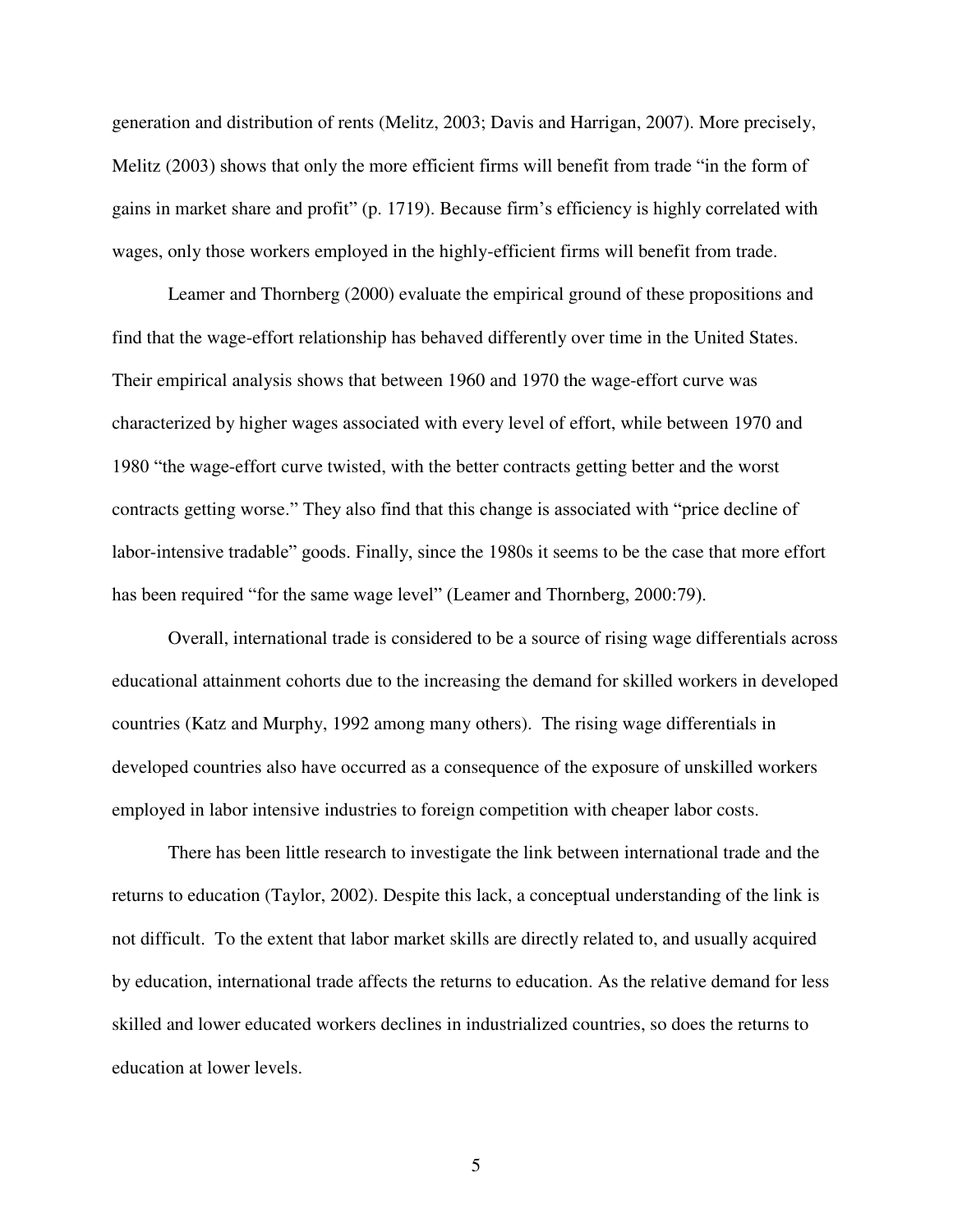## **III Data and Methodology**

This article focuses on individual characteristics to examine how they affect wages across exporting and importing industries. The best way to handle this situation is to use a matched employee-employer data set. However, to the knowledge of the authors, no matched employeeemployer data sets are available to investigate the role of individual characteristics on the impact of international trade on wages. To resolve this difficulty, we combine several data sets to match individual characteristics, including the industry to which they belong, and the volume of exports, imports, and GDP for those industries. For individual characteristics, we use micro data from the 2006 Current Population Survey (CPS). The CPS dataset uses the Industry Classification Codes (ICC) and provides detailed information on (248) industries. We use Gross Domestic Product (GDP) data from the Bureau of Economic Analysis (BEA). The BEA provides the GDP data by Input-Output (IO) industry codes and a list of IO codes matching the North American Industry Classification System (NAICS) codes, which allows generating GDP data by 2002 NAICS codes.<sup>4</sup> We also use the 2006 U.S. imports and exports data from the United States International Trade Commission (USITC), which provides data on 456 industries in 6-digit level NAICS codes.<sup>5</sup> The U.S. Census Bureau provides the code equivalence between the ICC and the NAICS codes, which allows combining the three data sets listed above.<sup>6</sup> However, this procedure requires aggregating data for many industries in the 6-digit NAICS code. The final data set used in this study is comprised of 264 industries. From these 264 industries, 89 are tradable

 4 The BEA list matches the IO codes with the 1997 NAICS codes. First, we generated the GDP data by 1997 NAICS codes and then matched the 1997 NAICS codes with the 2002 NAICS codes.

 $<sup>5</sup>$  2006 data is the most recent data available for matching CPS, GDP and trade data. Details for NAICS</sup> are available at [http://www.census.gov/epcd/www/naics.html.](http://www.census.gov/epcd/www/naics.html)

<sup>&</sup>lt;sup>6</sup> Details about the equivalence between the 2002 Census Industry Classification and 2002 NAICS Codes are available at [http://www.bls.gov/cps/cenind.pdf.](http://www.bls.gov/cps/cenind.pdf)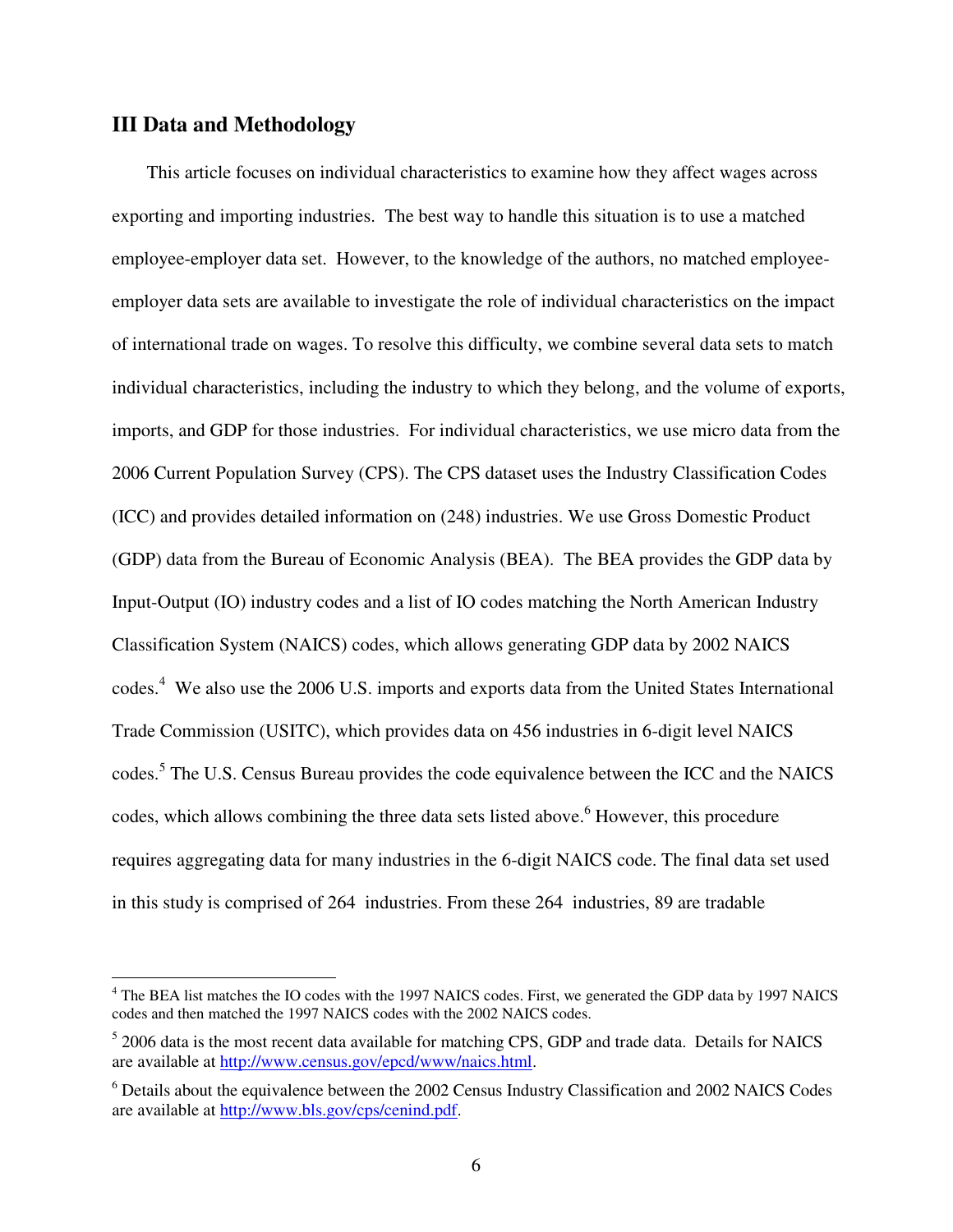industries [61 net-importing (imports > exports) and 28 net-exporting (imports < exports) industries] and 175 are nontradable industries.

Table 1 reports selected descriptive statistics for the top five net-exporting and netimporting industries. It shows that the hourly average wage in the top five exporting-intensive industries is about 20 percent greater than the average wage in the top five importing-intensive industries. More precisely, the average hourly wage in the top five intensive exporting sectors is, on average, about \$22.2, compared to \$18.6 in the top five intensive-importing sectors. However, this wage gap reduces considerably and almost disappears if one calculates the average wage rates for all net-exporting and net-importing industries.

| <b>ICC</b>                     |                                                                    | $(Express - imports)$  | <b>Hourly</b> |
|--------------------------------|--------------------------------------------------------------------|------------------------|---------------|
| Code                           | <b>Industry</b>                                                    | $\tau =$<br><b>GDP</b> | Wage $(\$)$   |
|                                | Top 5 Net-Exporting Industries                                     |                        |               |
| 3580                           | Aircraft and parts manufacturing                                   | 0.50                   | 27.05         |
| 2970                           | Ordnance                                                           | 0.38                   | 19.33         |
| 170                            | Crop Production                                                    | 0.14                   | 12.94         |
| 2170                           | Resin, synthetic rubber and fibers, and filaments<br>manufacturing | 0.13                   | 21.16         |
| <b>390</b>                     | Metal ore mining                                                   | 0.12                   | 30.42         |
|                                | <b>Average - Top five net-exporting industries</b>                 | 0.25                   | 22.18         |
|                                | All Net Exporting Industries                                       | 0.07                   | 21.34         |
| Top 5 Net-Importing Industries |                                                                    |                        |               |
| 1770                           | Footwear manufacturing                                             | $-9.76$                | 27.20         |
| 1670                           | Knitting mills                                                     | $-3.51$                | 10.40         |
| 1680                           | Cut and sew apparel manufacturing                                  | $-3.51$                | 13.50         |
| 280                            | Fishing, hunting, and trapping                                     | $-1.64$                | 13.93         |
| 370                            | Oil and gas extraction                                             | $-1.04$                | 28.05         |
|                                | Average - Top five net-importing industries                        | $-3.89$                | 18.62         |
|                                | All Net Importing Industries                                       | $-0.56$                | 21.27         |

Table 1. Trade Intensiveness and Wages, U.S. 2006

Source: Author's calculation using data from the Current Population Survey, U.S. International Trade Commission, and Bureau of Economic Analysis.

Table 2 shows that net-importing and net-exporting industries employ about the same proportion of workers with associate degree, bachelor's degree, and master's degree, which suggests that tradable (importing and exporting) industries have no significant differentials in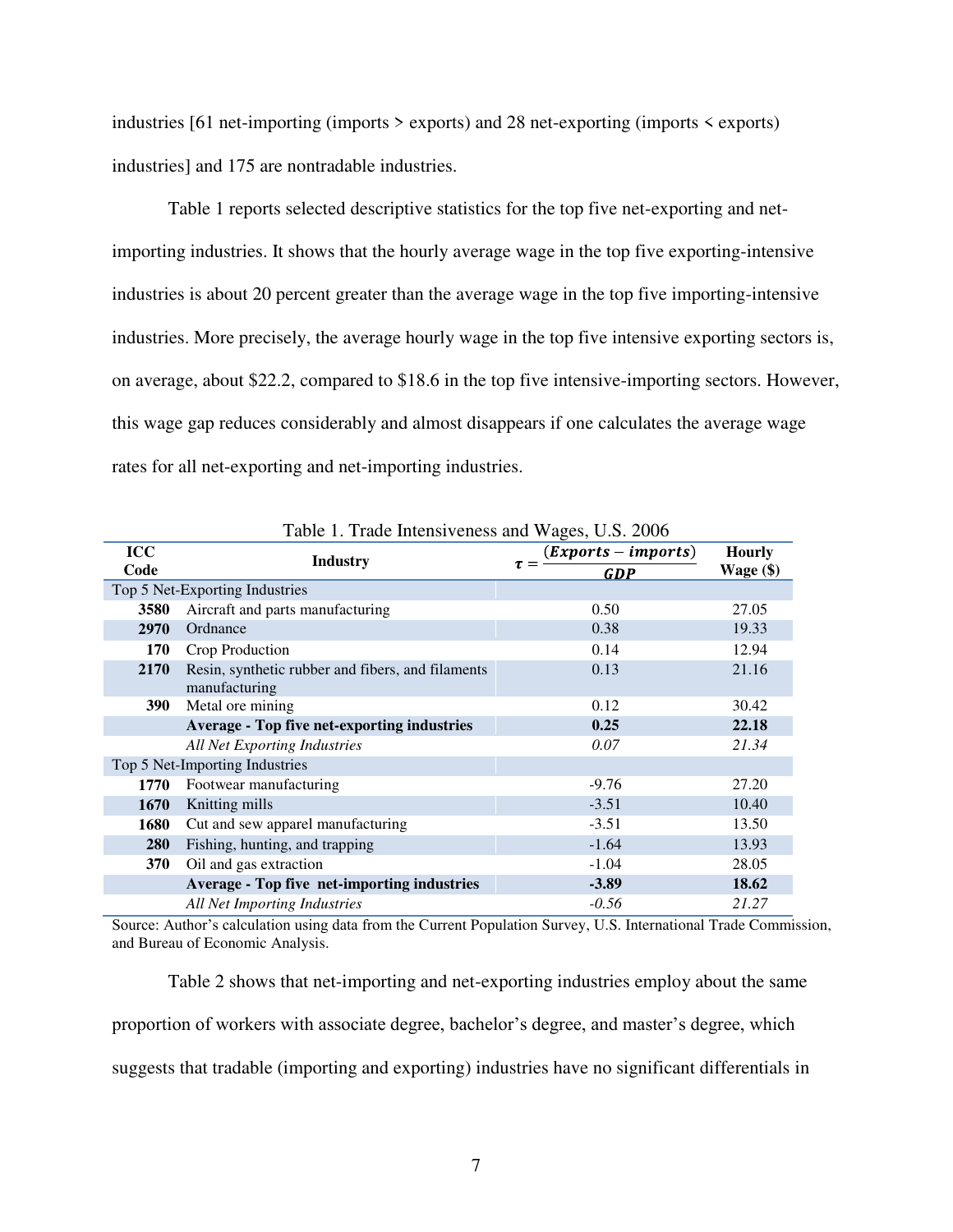terms of the educational attainment of their workforce. However, there are noticeable differentials in the proportions of workers with high levels of education in tradable industries compared to nontradable industries, with the latter employing a much larger proportion of highly-skilled workers (bachelor's degree and graduate degree). Table 2 also shows that there are significant differentials in the proportions of unskilled workers (high school or less than high school) employed in net exporting, net importing, and nontradable industries

Table 2: Educational Attainment and Average Hourly Wage in Tradable and Nontradable Industries, U.S., 2006

| <b>Variable</b>              | <b>Net-Importing</b>          | <b>Net-Exporting</b>                       | <b>Nontradable</b> |  |
|------------------------------|-------------------------------|--------------------------------------------|--------------------|--|
|                              | Percentage of workforce with: |                                            |                    |  |
|                              |                               | Average wages reported between parentheses |                    |  |
| Year of Schooling            | 12.9                          | 12.6                                       | 13.8               |  |
| Less than High School Degree | $12.2\%$ (\$11.8)             | 17.4% (\$10.9)                             | 7.8% (\$12.2)      |  |
| <b>High School Degree</b>    | 56.2% (\$18.1)                | 51.9% (\$18.3)                             | 47.8% (\$17.0)     |  |
| <b>Associate Degree</b>      | $9.2\%$ (\$21.9)              | $8.2\%$ (\$23.9)                           | 10.8% (\$20.3)     |  |
| Bachelor's Degree            | 16.8% (\$32.3)                | 16.4% (\$32.8)                             | 21.7% (\$27.2)     |  |
| <b>Graduate Degree</b>       | 5.6% (\$41.6)                 | $6.0\%$ (\$43.3)                           | 11.9% (\$37.0)     |  |

Source: Author's calculation using data from the Current Population Survey, U.S. International Trade Commission, and Bureau of Economic Analysis.

Table 2 also shows small or no difference in average wages between net-importing and net-exporting industries across all education categories, except for associate degree and graduate degree. A natural question arises at this point: what does explain the earnings advantage of workers employed in the top five net-exporting industries (as reported in Table 1) compared to workers employed in the top five net-importing industries when there are small differences in hourly wages across education categories, and workers in net-exporting sectors are not necessarily better educated than the workers in net-importing industries?

To better understand how individual's characteristics influence the wage gap identified above, we estimate a standard wage equation that includes educational attainment, industry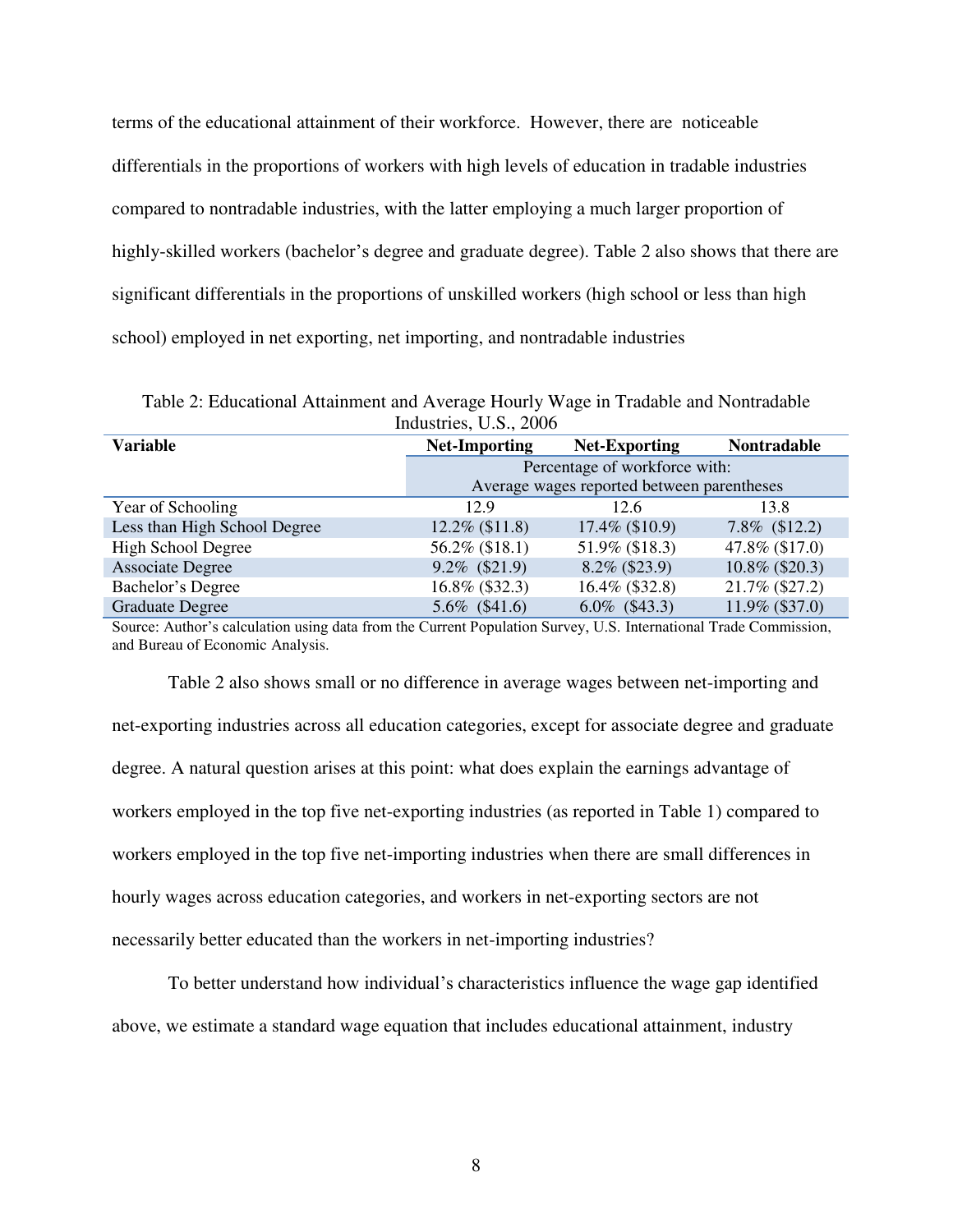trade-intensiveness, and other covariates as explanatory variables. The following standard wage equation is estimated:

$$
(1) \qquad \ln(wage) = X\beta + \phi T + \varepsilon
$$

 $\overline{a}$ 

where  $\beta$  and  $\phi$  are vectors of parameters, wage is a N x 1 vector of hourly wages, X is a N x K matrix of covariates describing the characteristics of the individuals (e. g. educational attainment, market experience, marital status, and race),  $T$  is a  $N \times M$  matrix of variables that measures the intensity<sup>7</sup> of international trade in the industry in which the individual is employed, and  $\varepsilon$  is a vector of disturbances.

Ordinary Least Square (OLS) estimates of Equation 1 are plagued with sample selection bias because wages of those who are not working are not observed. Precisely, the sample in Equation 1 is selected according to the condition  $\varepsilon > -(X\beta + \phi T)$ . As a consequence, the expected value of the error term is not zero and the use of OLS generates inconsistent estimates. We treat this problem using the Heckman two-stage procedure, which translates sample selection into a problem of an omitted variable. Specifically, we generate the so-called Inverse Mill's Ratio ( $\lambda$ ) by estimating an ancillary Probit model<sup>8</sup> and then include  $\lambda$  into Equation 1 as an explanatory variable. This procedure controls for sample selectivity, but makes the error term heteroskedastic. We deal with heteroskedasticity by using the Heckman consistent and efficient covariance matrix. Table 3 reports the list of variables used in this study and the section below presents and discusses the results.

<sup>&</sup>lt;sup>7</sup> We measure the intensity of trade using three alternative variables:  $\tau_i = \frac{(\text{Exports}_i - \text{imports}_i)}{\text{CDR}}$ ,  $\tau_{mi} = \frac{\text{Imports}_i}{\text{CDR}}$ , and  $\tau_{xi} = \frac{Exports_i}{GDP_i}$ , where *i* indexes the industry in which the individual is employed.

<sup>&</sup>lt;sup>8</sup> We follow Elmslie and Tebaldi (2007) and estimated a Probit model (not reported) in which the dependent variable assumes value 1 if a person's hourly wage is observable and 0 otherwise. The set of explanatory variables includes education, work experience and its square, number of own children in family under 6, non-wage income, industry dummies, and state dummies. See Greene (2002) for detail regarding the Heckman two-step procedure.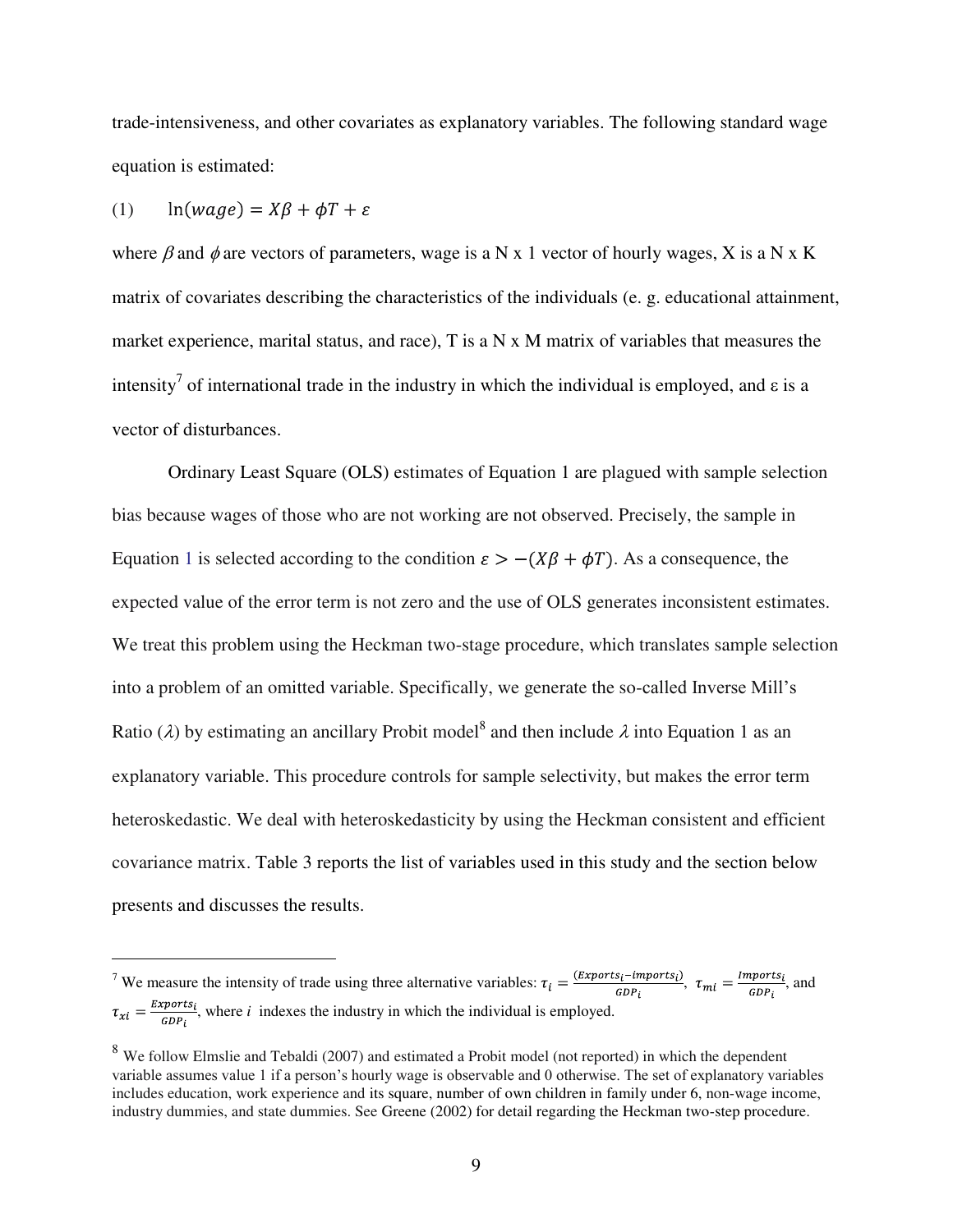| <b>Variable</b>         | <b>Definition</b>                                                                                                                                      |
|-------------------------|--------------------------------------------------------------------------------------------------------------------------------------------------------|
| Wage                    | Hourly wage = Annual salary earnings / Total number hours worked per year<br>("hours usually worked at main job" times "weeks worked during the year") |
| High School Degree      | 1 if a worker has a High school degree, 0 otherwise                                                                                                    |
| <b>Associate Degree</b> | 1 if a worker has Associate degree, 0 otherwise                                                                                                        |
| Bachelor's Degree       | 1 if a worker has a Bachelor's degree, 0 otherwise                                                                                                     |
| Master's Degree         | 1 if a worker has a graduate degree (MA and beyond), 0 otherwise                                                                                       |
| Market Experience       | Age – years of schooling – 6                                                                                                                           |
| Dependent               | Number of own children in household under 6                                                                                                            |
| <b>Black</b>            | 1 if African American, 0 otherwise                                                                                                                     |
| Other nonwhite          | 1 if nonwhite except black, 0 otherwise                                                                                                                |
| Married                 | 1 if married, 0 otherwise                                                                                                                              |
| Metropolitan            | 1 if a worker resides in a metropolitan area, 0 otherwise                                                                                              |
| τ                       | $\frac{(Exports - Imports)}{GDP}$                                                                                                                      |
| $\tau_{\rm x}$          | Exports/GDP                                                                                                                                            |
| $\tau_{\rm m}$          | Imports/GDP                                                                                                                                            |
| Nontradable             | 1 if industry's exports and imports are both zero, 0 otherwise.                                                                                        |
| Occupation fixed effect | Dummy variables for 9 major occupation categories*                                                                                                     |
| Industry fixed effect   | Dummy variables for 13 major industry categories**                                                                                                     |
| State fixed effect      | Dummy variables for all states in the United States                                                                                                    |

| Table 3: List of Variables used in the Regression Analysis |  |  |
|------------------------------------------------------------|--|--|
|                                                            |  |  |

\*1. Management, business, and financial occupations; 2. Professional and related occupations; 3. Service occupations; 4. Sales and related occupations; 5. Office and administrative support occupations; 6. Farming, fishing, and forestry occupations; 7. Construction and extraction occupations; 8. Installation, maintenance, and repair occupations; 9. Production occupations, Transportation and material, and moving occupations.

\*\* 1. Agriculture, forestry, fishing, and hunting; 2. Mining; 3. Construction; 4. Manufacturing; 5. Wholesale and retail trade; 6. Transportation and utilities; 7. Information; 8. Financial activities; 9. Professional and business services; 10. Educational and health services; 11. Leisure and hospitality; 12. Other services; 13. Public administration.

#### **IV Empirical Results**

To circumvent gender-related issues that usually plague wage regressions our sample

includes only men. <sup>9</sup> We also exclude the elderly (65 years old or older) and persons who are 24

years old or younger from the dataset. The sample used in this study consists of 44,746 male

individuals. Log of hourly wages are observable for 40,636 individuals, while 4,110

observations are censored due to the fact that wages are not observable. We use the two-step

<sup>&</sup>lt;sup>9</sup> The results discussed in the paper also hold when we pool both men and women and run regressions with a gender dummy variable. Upon request the authors will gladly send the tables with results of the pooled regressions.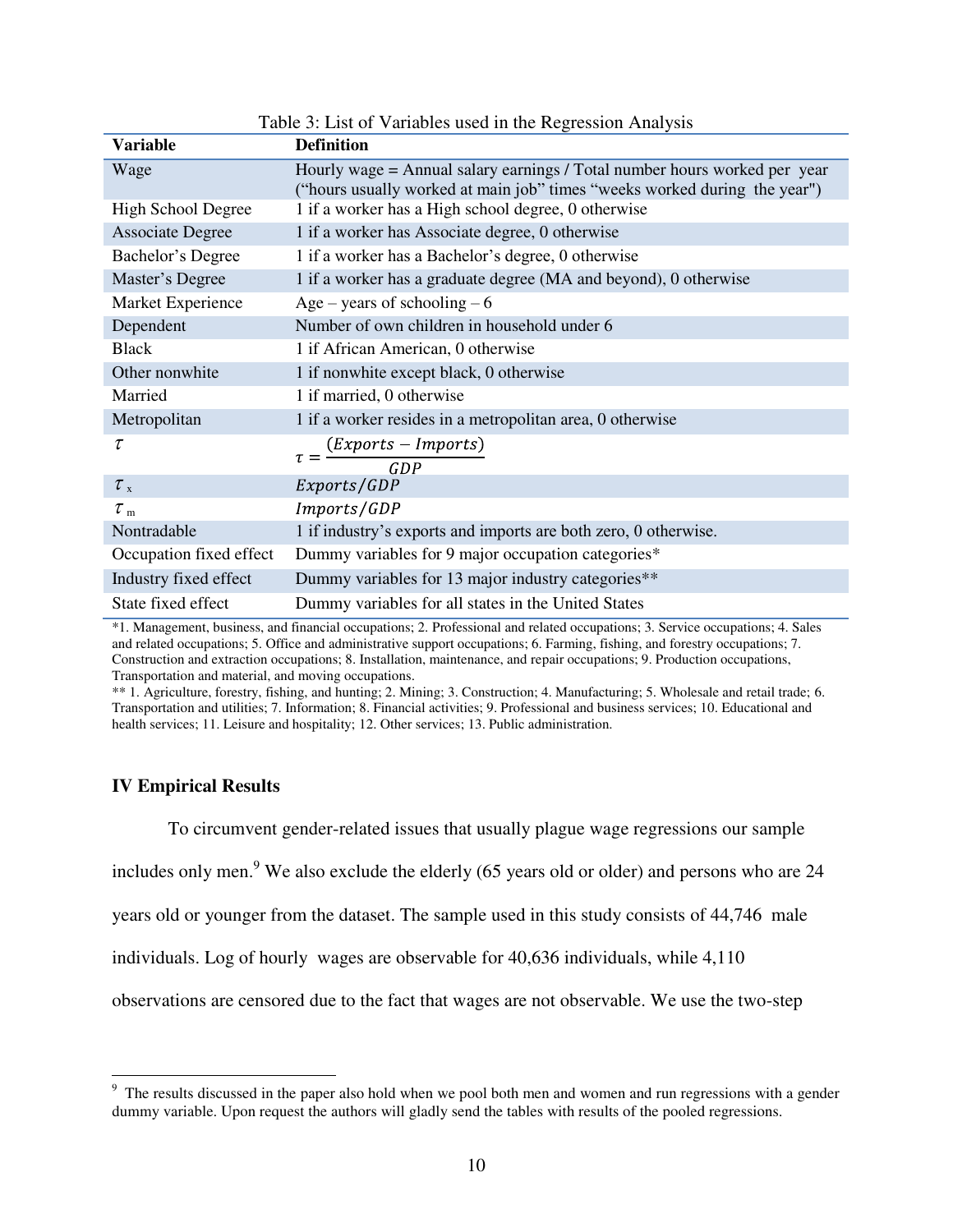Heckman procedure with consistent and efficient covariance matrix to produce the estimates reported in Table 4.

All regressions include controls for educational attainment (high school, associate, bachelor's and graduate degrees), market experience, marital status, race, metropolitan area, industry fixed effects, occupation fixed effects, and state fixed effects. Overall, the results on this set of *standard variables* are in accordance with the theory and the empirical literature, so no discussion regarding these variables is added to the paper. Only the parameters related to international trade are examined below. It is also worth emphasizing that the coefficients on the sample selectivity variable  $(\lambda)$  are statistically significant in all regressions, which implies that the control for sample selection plays an important role in the reliability of the estimates. We also check the robustness of the results by specifying the trade-related variables in two alternative ways: First, we consider a *standard specification* by using  $\tau_i = \frac{(Exports_i - imports_i)}{CDP}$ as the relevant measure of trade intensiveness (regressions 1 and 2 of Table 4). We also consider an *alternative specification* by using both the imports share  $(\tau_{mi} = \frac{Imports_i}{GDP_i})$  and the exports share  $\left(\tau_{xi} = \frac{Express}{GDP_i}\right)$  as two separate variables (regressions 3 and 4 of Table 4). For the sake of simplicity, we first focus on the results of our *standard specification* and then we compare the findings from our standard specification with those of the alternative model.

 $\overline{a}$ 

<sup>&</sup>lt;sup>10</sup> Where GDP is the gross domestic product and *i* indexes the industry. By construction,  $\tau$  is zero for all nontradable industries.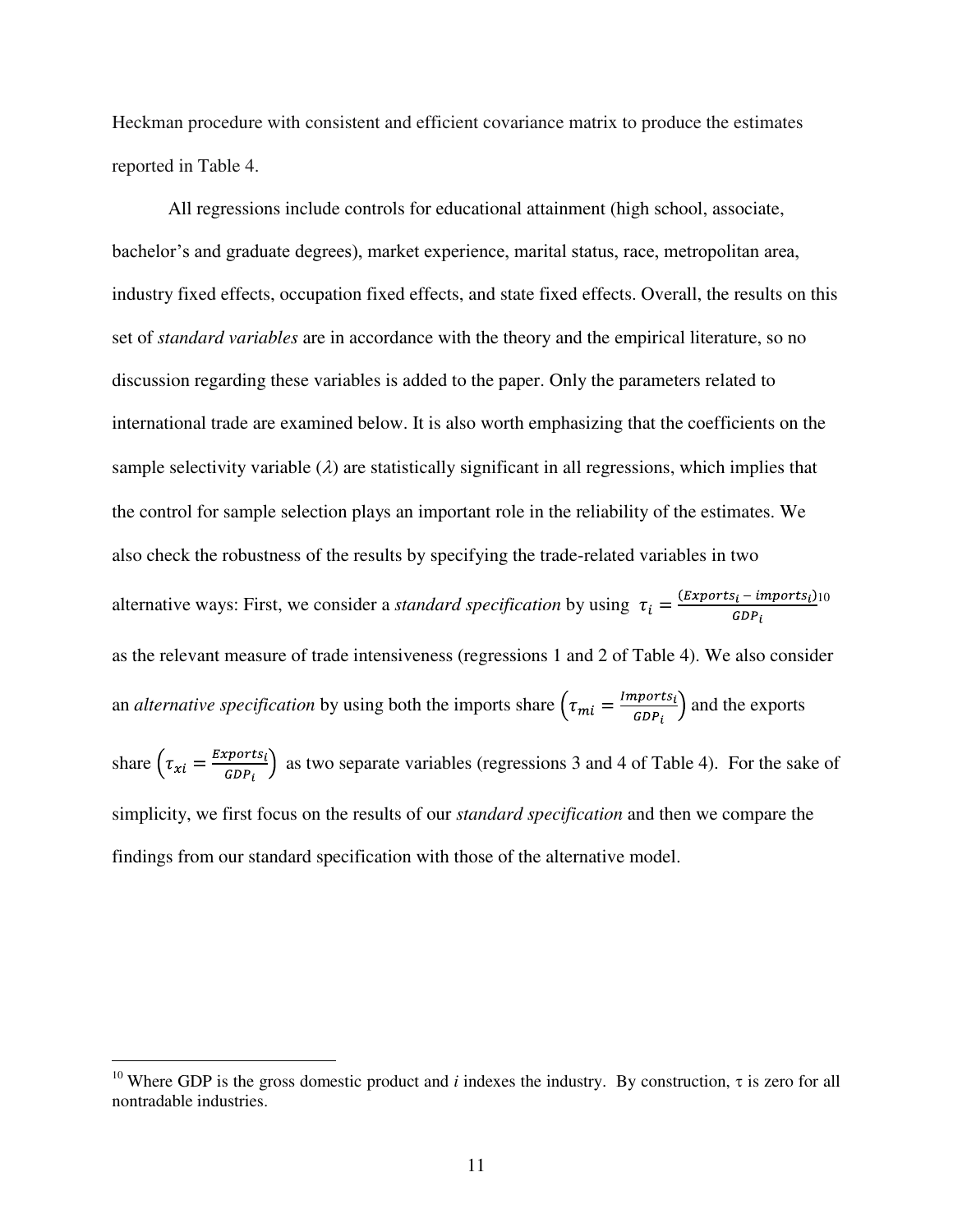| The dependent variable is the natural regument of hourif wage<br><b>Explanatory Variables</b> | (1)                                     | (2)                                     | (3)                                     | Commune<br>(4)                          |
|-----------------------------------------------------------------------------------------------|-----------------------------------------|-----------------------------------------|-----------------------------------------|-----------------------------------------|
| High School degree                                                                            | 0.284                                   | 0.282                                   | 0.283                                   | 0.280                                   |
| Associate degree                                                                              | $[24.13]$ ***<br>0.402                  | $[23.84]$ ***<br>0.398                  | $[24.02]$ ***<br>0.400                  | $[22.76]$ ***<br>0.395                  |
| Bachelor's degree                                                                             | $[25.59]$ ***<br>0.552<br>$[36.49]$ *** | $[25.18]$ ***<br>0.549<br>$[36.11]$ *** | $[25.41]$ ***<br>0.550<br>$[36.26]$ *** | $[24.02]$ ***<br>0.544<br>$[34.66]$ *** |
| Graduate degree                                                                               | 0.787<br>$[43.21]$ ***                  | 0.783<br>$[42.89]$ ***                  | 0.784<br>$[42.96]$ ***                  | 0.778<br>$[41.38]$ ***                  |
| Market experience                                                                             | 0.025<br>$[17.83]$ ***                  | 0.025<br>$[17.83]$ ***                  | 0.025<br>$[17.75]$ ***                  | 0.025<br>$[17.74]$ ***                  |
| Market experience <sup>2</sup> /100                                                           | $-0.046$<br>$[15.66]$ ***               | $-0.046$<br>$[15.65]$ ***               | $-0.046$<br>$[15.65]$ ***               | $-0.046$<br>$[15.62]$ ***               |
| African American                                                                              | $-0.125$<br>$[10.48]$ ***               | $-0.125$<br>$[10.51]$ ***               | $-0.125$<br>$[10.51]$ ***               | $-0.126$<br>$[10.54]$ ***               |
| Other nonwhite races                                                                          | $-0.053$                                | $-0.053$<br>$[4.34]$ ***                | $-0.055$<br>$[4.44]$ ***                | $-0.055$<br>$[4.46]$ ***                |
| Married                                                                                       | $[4.33]$ ***<br>0.161                   | 0.161                                   | 0.161                                   | 0.161                                   |
| Metropolitan                                                                                  | $[22.00]$ ***<br>0.115                  | $[22.01]$ ***<br>0.115                  | $[21.98]$ ***<br>0.114                  | $[21.99]$ ***<br>0.114                  |
| Fulltime                                                                                      | $[13.14]$ ***<br>0.118                  | $[13.13]$ ***<br>0.118                  | $[13.01]$ ***<br>0.118                  | $[12.98]$ ***<br>0.118                  |
| $\tau$                                                                                        | $[13.11]$ ***<br>0.050                  | $[13.10]$ ***<br>0.100                  | $[13.12]$ ***                           | $[13.11]$ ***                           |
| Nontradable                                                                                   | $[3.90]$ ***<br>$-0.003$                | $[3.54]$ ***<br>$-0.004$                | 0.017                                   | 0.014                                   |
| $\tau$ * High school degree                                                                   | $[0.07]$                                | $[0.10]$<br>$-0.031$                    | $[0.43]$                                | [0.35]                                  |
| $\tau$ * Associate degree                                                                     |                                         | [0.90]<br>$-0.117$                      |                                         |                                         |
| $\tau$ * Bachelor's degree                                                                    |                                         | $[1.90]$ *<br>$-0.088$                  |                                         |                                         |
| $\tau$ * Graduate degree                                                                      |                                         | $[2.23]$ **<br>$-0.099$<br>$[2.19]**$   |                                         |                                         |
| $\tau_{_x}$                                                                                   |                                         |                                         | 0.194                                   | 0.198                                   |
| $\tau_{_m}$                                                                                   |                                         |                                         | $[4.55]$ ***<br>$-0.050$                | $[1.80]*$<br>$-0.098$                   |
|                                                                                               |                                         |                                         | $[3.91]$ ***                            | $[3.41]$ ***                            |
| $\tau$ * High School degree                                                                   |                                         |                                         |                                         | $-0.017$<br>[0.15]                      |
| $\tau_{r}$ * Associate degree                                                                 |                                         |                                         |                                         | $-0.076$                                |
|                                                                                               |                                         |                                         |                                         | [0.48]                                  |

Table 4 – Heckman Two-Step Regression Analysis, Men The dependent variable is the natural logarithm of hourly wage Continues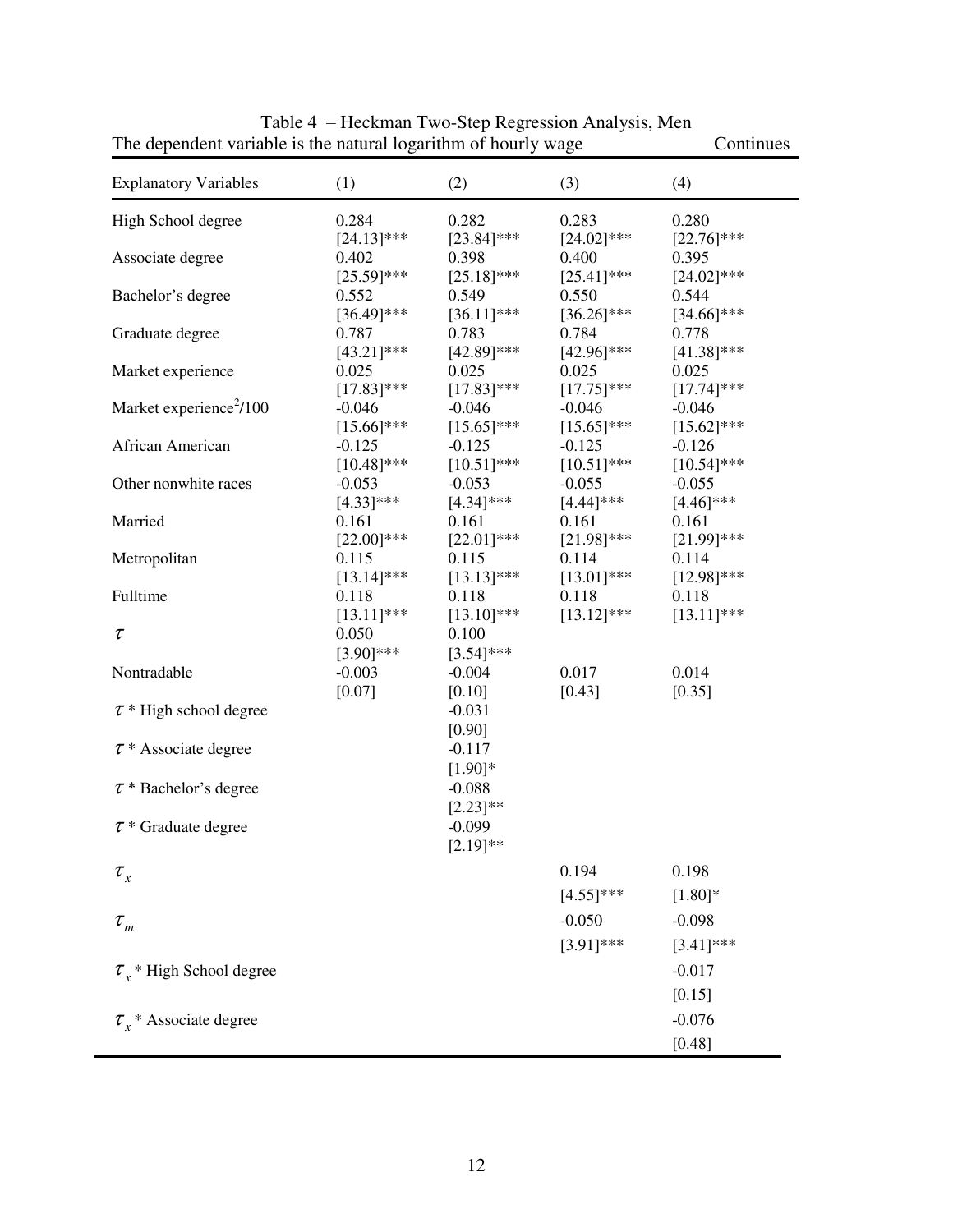| $S_{\rm C}$ . The matrix of $S_{\rm C}$ is the matrix of $S_{\rm C}$ in $S_{\rm C}$ is the set of $S_{\rm C}$ |               |               |               |               |
|---------------------------------------------------------------------------------------------------------------|---------------|---------------|---------------|---------------|
| <b>Explanatory Variables</b>                                                                                  | (1)           | (2)           | (3)           | (4)           |
| $\tau$ , * Bachelor's degree                                                                                  |               |               |               | $-0.006$      |
|                                                                                                               |               |               |               | [0.05]        |
| $\tau_{r}$ * Graduate degree                                                                                  |               |               |               | $-0.016$      |
|                                                                                                               |               |               |               | [0.11]        |
| $\tau_m$ <sup>*</sup> High school degree                                                                      |               |               |               | 0.032         |
|                                                                                                               |               |               |               | [0.93]        |
| $\tau_m^*$ Associate degree                                                                                   |               |               |               | 0.115         |
|                                                                                                               |               |               |               | $[1.83]$ *    |
| $\tau_m$ * Bachelor's degree                                                                                  |               |               |               | 0.080         |
|                                                                                                               |               |               |               | $[1.98]$ **   |
| $\tau_m^*$ Graduate degree                                                                                    |               |               |               | 0.091         |
|                                                                                                               |               |               |               | $[1.98]^{**}$ |
| Constant                                                                                                      | .287          | 1.289         | 1.260         | 1.266         |
|                                                                                                               | $[16.98]$ *** | $[17.01]$ *** | $[16.54]$ *** | $[16.58]$ *** |
| $\lambda$ (Inverse Mill's Ratio)                                                                              | 0.651         | 0.648         | 0.664         | 0.663         |
|                                                                                                               | $[5.11]$ ***  | $[5.09]$ ***  | $[5.22]$ ***  | $[5.21]$ ***  |
| State fixed effect                                                                                            | Yes           | Yes           | Yes           | Yes           |
| Industry fixed effects                                                                                        | Yes           | Yes           | Yes           | Yes           |
| Occupation fixed effects                                                                                      | Yes           | Yes           | Yes           | Yes           |
| Observations                                                                                                  | 44,746        | 44,746        | 44,746        | 44,746        |
|                                                                                                               |               |               |               |               |

Table 4 – Heckman Two-Step Regression Analysis, Men The dependent variable is the natural logarithm of hourly wage Continuation

Absolute value of z statistics in brackets

\* significant at 10%; \*\* significant at 5%; \*\*\* significant at 1%

#### 4.1 *Standard Specification*

Does international trade impact wages? Consistent with the literature, our estimates show that trade has a sizeable and significant impact on average wages. Controlling for skills, industry fixed effects, occupation fixed effects, and other covariates, regression 1 of Table 4 provides evidence that there is a positive wage premium for similarly skilled workers employed in netexporting industries compared to workers employed in net-importing and nontradable industries. And the wage premium is increasing with the trade intensiveness variable  $(\tau)$ . The estimates suggest that an increase of 1 point in  $\tau$  is associated with an increase of 5 percent on average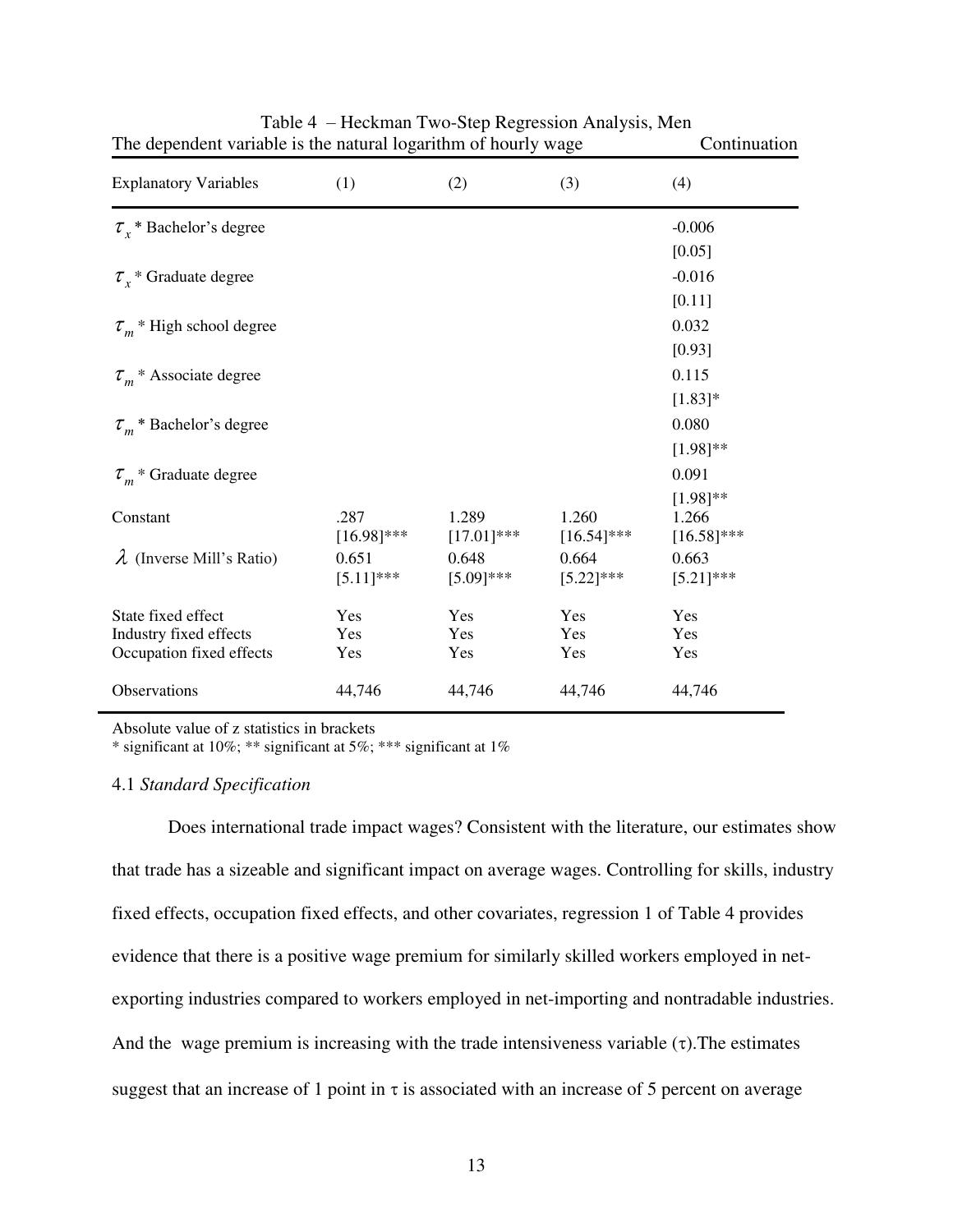wage. Using the point estimates we calculate the wage gap for similarly skilled individuals working in the top five net-exporting industries compared to individuals working in the top five net-importing industries and find a wage differential of about 23 percent in favor of workers employed in net-exporting industries.<sup>11</sup> These results imply that the wage gap across importing and exporting industries increase as the industries become more dissimilar in terms of trade orientation. They are also consistent with expectations from the neoclassical trade theory and with the empirical record (e.g. Schank, Schnabel, and Wagner, 2007; Bernard and Jensen, 2004, 2000 and 1995).

Controlling for industry fixed effects, occupation fixed effects, and other covariates we find that coefficient on *nontradable* industries is insignificant. This result is robust to model specification and holds in all regressions reported in Table  $4<sup>12</sup>$ . It suggests that the intercept of the relationship between the trade intensiveness variable  $(\tau)$  and wages is the same for both the tradable and nontradable industries.

Does trade impact the returns to human capital accumulation? Table 5 reports only the interaction terms between educational attainment and  $\tau$ , and suggests that trade has differentiated impacts on the returns to human capital accumulation. The coefficients on the cross terms for associate degree, bachelor's degree, and graduate degrees are negative and statistically

 $E[\ln(w)](\tau = \tau_{x5} = 0.253, Z)] - E[\ln(w)](\tau = \tau_{m5} = -3.89, Z) = 0.2071$ 

 $\% \Delta wage = 100 * [exp(\beta)] - 1$ 

 $\overline{a}$ 

where  $\beta$  is the coefficient (or combination of coefficients) of interest.

 $11$  The wage-gap can be calculated as follows:

where Z is a vector of a worker's characteristics and  $\tau_{\text{xs}}$  and  $\tau_{\text{ms}}$  denote the average trade share of the top five exporting and top five importing industries, respectively. Then we need to apply the Halvorsen and Palmquist (1980) adjustment-formula to obtain the wage gap in percentage terms. Precisely, the percentage change in wages is given by:

 $12$  We excluded "nontradable" dummy variable in a set of regressions not reported in the paper and the results did not change. It was kept in the paper for completeness.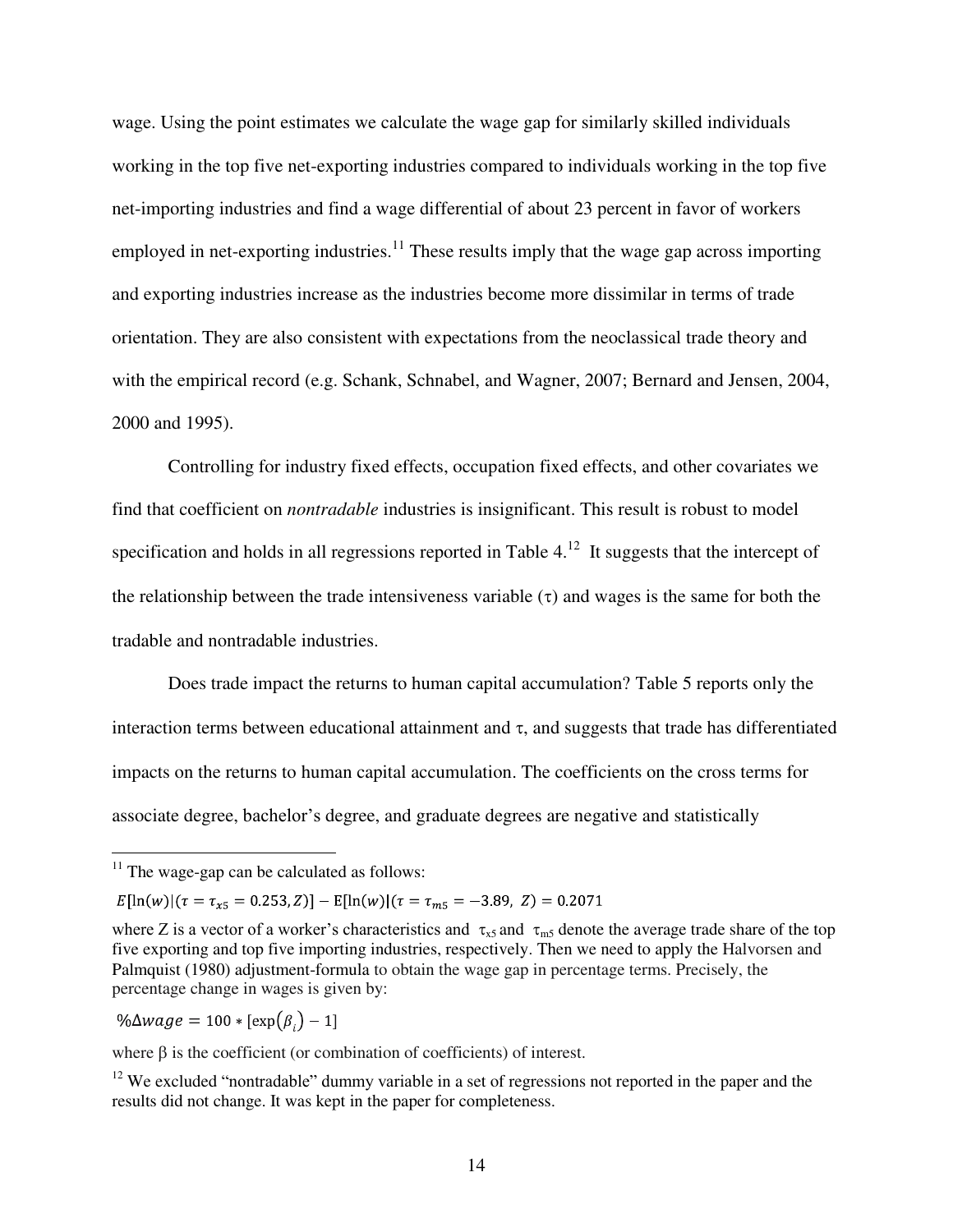significant while the coefficient on high school degree is statistically insignificant.<sup>13</sup> These results are somewhat surprising and imply that trade intensiveness and educational attainment are correlated, but higher education counterbalances the impacts (negative or positive) of trade on average wages of skilled workers, while low-skilled workers are still subject to wage differentials depending on the trade orientation of the industry in which they are employed.

| Table 5 – Interaction Terms (From Regression 2 of Table 4) |               |  |
|------------------------------------------------------------|---------------|--|
| <b>Variable</b>                                            | Coefficient   |  |
| τ                                                          | 0.100         |  |
|                                                            | $[3.54]$ ***  |  |
| $\tau$ * High school degree                                | $-0.031$      |  |
|                                                            | [0.90]        |  |
| $\tau$ * Associate degree                                  | $-0.117$      |  |
|                                                            | $[1.90]$ *    |  |
| $\tau$ * Bachelor's degree                                 | $-0.088$      |  |
|                                                            | $[2.23]^{**}$ |  |
| $\tau$ * Graduate degree                                   | $-0.099$      |  |
|                                                            | $[2.19]$ **   |  |

Source: Author's calculation.

 $\overline{a}$ 

\*\*\* p<0.01, \*\* p<0.05, \* p<0.1. z statistics are reported between parentheses;

This finding is supported by the fact that at the 5 percent level of significance, the impact of international trade on wages vanishes for highly skilled workers (those who hold an associate degree or higher degree as their terminal degrees). As an example, consider the hypothesis:

$$
H_{0|BA=1} = \beta_{\tau} + \beta_{\tau * BA} = 0
$$

where  $\beta_{\tau}$  is the coefficient on  $\tau$  and  $\beta_{\tau * BA}$  is the coefficient on the interaction term between trade-intensiveness  $(\tau)$  and bachelor's degree. According to the estimates reported in Table 5, the null hypothesis above cannot be rejected at the 1 (or 5) percent level of significance.<sup>14</sup> Identical results are obtained for associate degree and graduate degree. These results suggest that

<sup>&</sup>lt;sup>13</sup> The omitted category is "less than high school." Coefficients on the interaction terms between trade-intensiveness  $(\tau)$  and bachelor's degree and graduate degree are statistically significant at the 5 percent level, while the interaction term for associate degree is significant at the 10 percent level.

 $14$  The null hypothesis is not rejected in either one-sided or two-sided tests.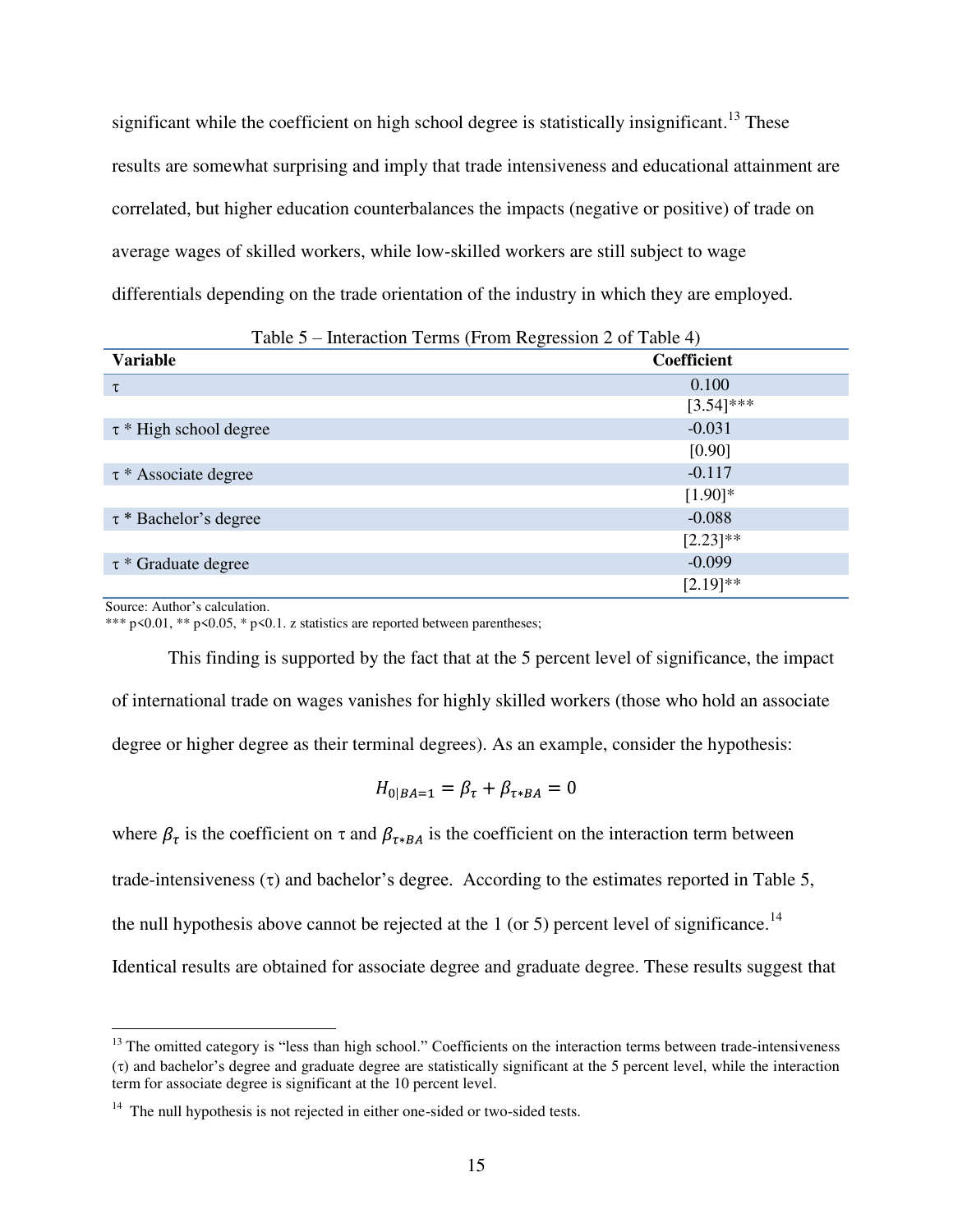similarly<sup>15</sup> highly-skilled workers employed in tradable (net exporting and net importing industries) or nontradable industries earn about the same, which implies that higher education works as a wage *equalizer* across tradable and nontradable industries. This result also implies that highly-skilled workers are able to shield themselves from any potential harmful effect from international trade on their wages, even if they are employed in net-importers or nontradable industries.

It is important to notice that our results imply that low-skilled workers are subject to wage differentials due to the trade orientation of industry in which they are employed. In particular, consider the hypothesis:

$$
H_{0|HS=1} = \beta_{\tau} + \beta_{\tau*HS} = 0
$$

where  $\beta_{\tau}$  is the coefficient on  $\tau$  and  $\beta_{\tau * HS}$  is the coefficient on the interaction term between trade-intensiveness  $(\tau)$  and high school degree. This null hypothesis is rejected at the 1 (or 5) percent level of significance. The result for workers with high school degree combined with significant positive estimates on the trade-orientation variable  $(\tau)$  suggests that low-skilled workers are exposed to the effects of international trade and those who are employed in netimporting industries earn less than similarly low-skilled workers employed in net-exporting industries.

Overall, our results provide evidence that college and graduate education is an important source of highly-valued skills that are not easily replaced by foreign competition, and highlyeducated workers are in better position to protect themselves from the impacts of international trade.

 $\overline{a}$ 

<sup>&</sup>lt;sup>15</sup> In terms of individuals characteristics such as market experience, race, marital status, place of residence, and occupation.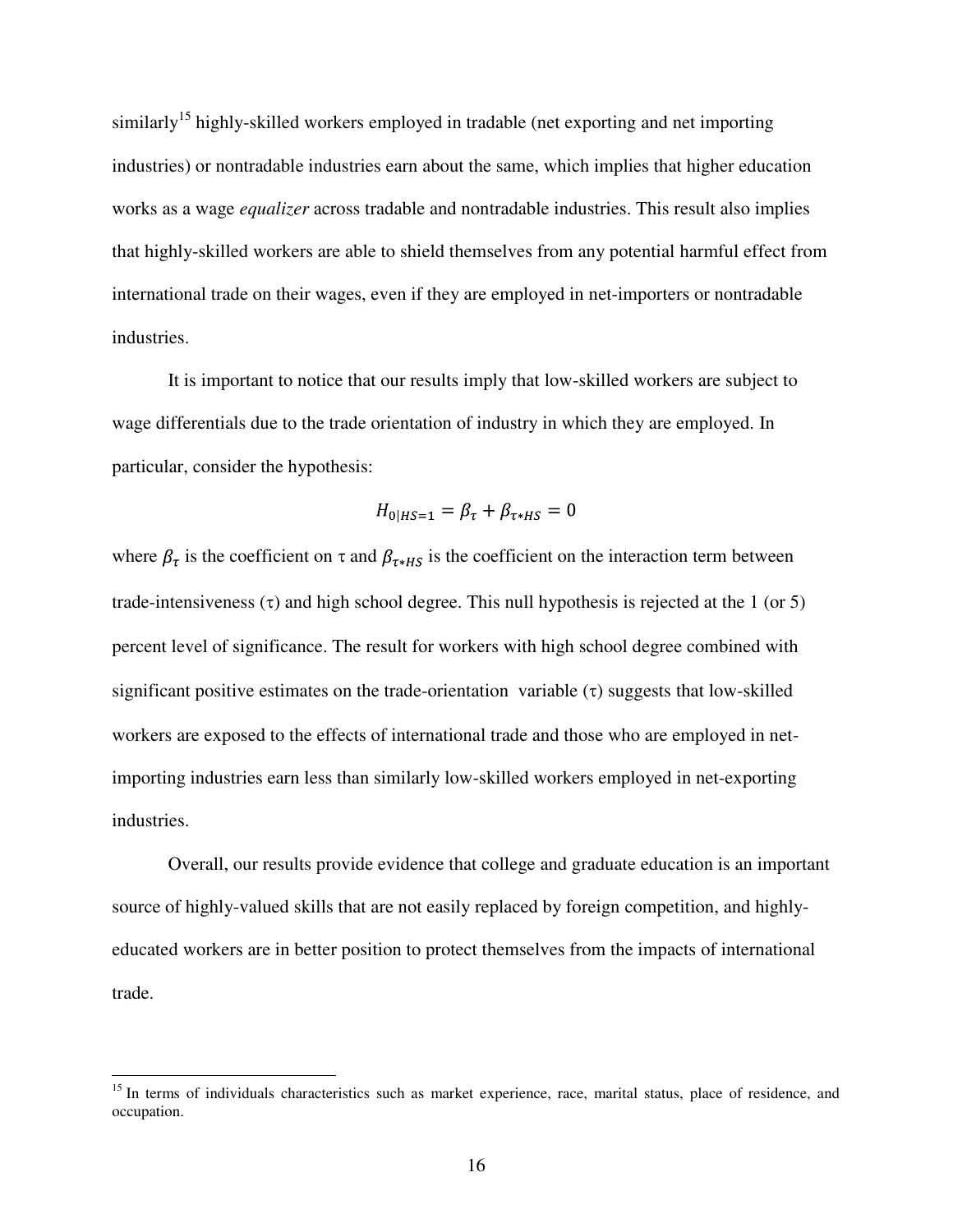#### 4.2 Model specification and Robustness

Regressions 3 and 4 of Table 4 are estimated using a different set of trade-related variables to check the robustness of the results. These regressions are estimated using both the imports share  $(\tau_m)$  and the exports share  $(\tau_x)$  as two separate variables. This alternative way to measure the trade flows allows examining, for instance, the impacts of imports penetration on average wages holding exports-intensiveness constant. This method might also control for misspecification and biases generated by using only the trade share  $(\tau)$  variable.

Overall, the results produced using this alternative specification are comparable to those obtained previously and corroborate our previous analysis. Regression 3 of Table 4 shows that controlling for other covariates and holding imports-penetration (exports-intensiveness) constant, the wage rate increases (decreases) as the industry becomes relatively more exports-intensive (imports-intensive). It is worth noticing that the point estimates suggest that wages are more sensitive to exports-intensiveness than to imports penetration. More precisely, regression 3 of Table 4 implies that an increase of 1 point in  $\tau_x$  (exports-intensiveness) is associated with an increase of about 21 percent on average wage. In addition, an increase of 1 point in  $\tau_m$  (importspenetration) is associated with a decrease of 5 percent on average wage.

With regards to the returns to education, we find mixed results. Table 6 summarizes only the coefficients on imports penetration, exports intensiveness and their interactions with educational attainments and shows that all coefficients on the interaction terms between  $\tau_x$  and educational attainment are not significant. This result suggests that controlling for imports penetration and other covariates, the returns to education is not affected when an industry redirects its business towards international markets. In other words, industries will not pay any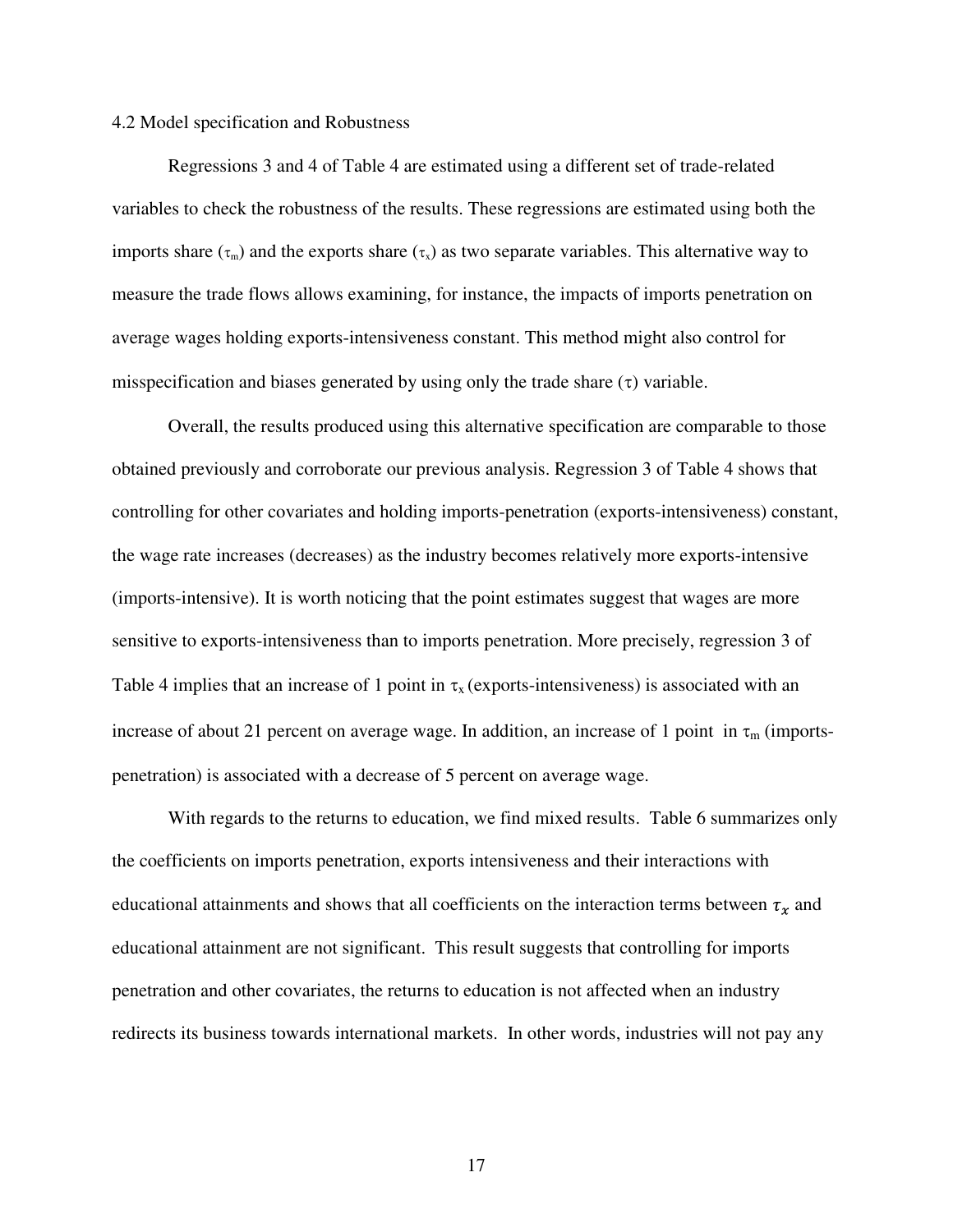additional wage premium to their workers based on educational attainment when they increase their exports relative to output.

| Table 6 – Interaction Terms (Regression 4 of Table 4) |                     |  |  |
|-------------------------------------------------------|---------------------|--|--|
| <b>Variables</b>                                      | <b>Coefficients</b> |  |  |
| $\tau_x$                                              | 0.198               |  |  |
|                                                       | $[1.80]$ *          |  |  |
| $\tau_m$                                              | $-0.098$            |  |  |
|                                                       | $[3.41]$ ***        |  |  |
| $\tau_{r}$ * High School degree                       | $-0.017$            |  |  |
|                                                       | [0.15]              |  |  |
| $\tau_r^*$ Associate degree                           | $-0.076$            |  |  |
|                                                       | [0.48]              |  |  |
| $\tau_r^*$ Bachelor's degree                          | $-0.006$            |  |  |
|                                                       | [0.05]              |  |  |
| $\tau_r^*$ Graduate degree                            | $-0.016$            |  |  |
|                                                       | [0.11]              |  |  |
| $\tau_m$ <sup>*</sup> High school degree              | 0.032               |  |  |
|                                                       | [0.93]              |  |  |
| $\tau_m^*$ Associate degree                           | 0.115               |  |  |
|                                                       | $[1.83]$ *          |  |  |
| $\tau_m$ * Bachelor's degree                          | 0.08                |  |  |
|                                                       | $[1.98]^{**}$       |  |  |
| $\tau_m$ <sup>*</sup> Graduate degree                 | 0.091               |  |  |
|                                                       | $[1.98]^{**}$       |  |  |

Source: Author's calculation.

\*\*\*  $p$ <0.01, \*\*  $p$ <0.05, \*  $p$ <0.1. z statistics are reported between parentheses;

Table 6 also shows that the coefficients on  $\tau_m^*$  associate degree,  $\tau_m^*$  bachelor's degree, and  $\tau_m$ \*graduate degree are positive and statistically significant, which suggests that that an increase in imports penetration will also cause both an increase in the returns to education of highly-skilled workers and an increase in the wage gap between low-skilled and highly-skilled workers employed in these industries. In addition, the estimates also imply that the increased returns to education offset the wage differentials caused by an increase in imports penetration. Consider the following hypothesis:

$$
H_{0|BA=1} = \beta_{\tau m} + \beta_{\tau m*BA} = 0
$$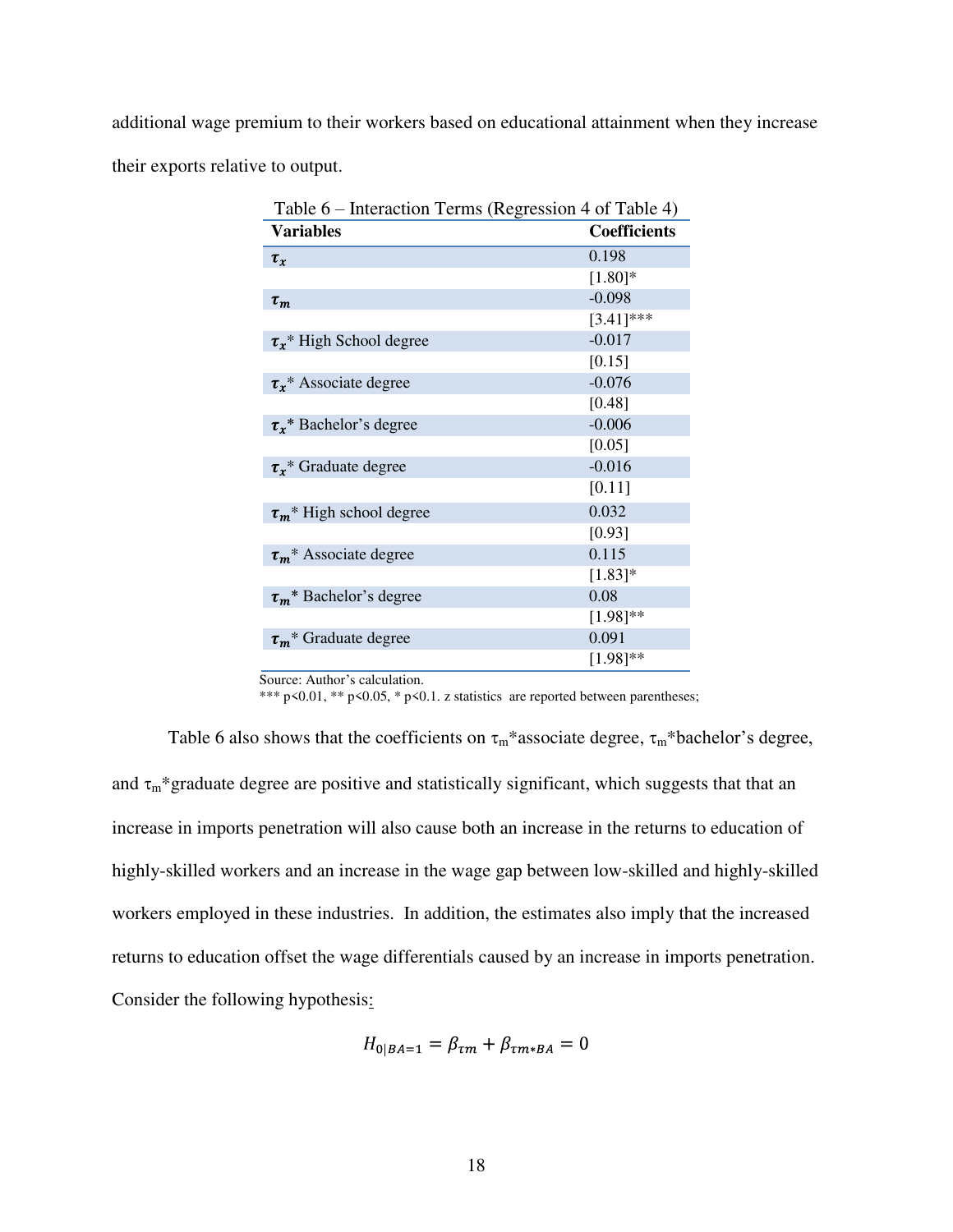where  $\beta_{\tau m}$  is the coefficient on  $\tau_m$  and  $\beta_{\tau m * BA}$  is the coefficient on the interaction term between imports-penetration  $(\tau_m)$  and bachelor's degree. This null hypothesis cannot be rejected at the 1 (or 5) percent level of significance. Similar results are obtained for the interaction terms between imports-penetration and associate degree and graduate degrees. These tests, therefore, corroborate the results discussed previously and imply that highly skilled workers will not experience a decrease in their wage rate as the industry in which they work increase its exposition to imports. In other words, high-skilled workers are in a better position to protect themselves from the impacts of international trade.

However, the estimates reported in Table 6 (and equation 4 of Table 4) do imply that workers employed in industries that are able to increase their exports shares will earn a wage premium compared to workers who are employed in industries that are unable to compete in international markets.

We also tested several alternative specifications not reported in the paper, including interaction terms for market experience and the trade shares, regional dummies, and a continuous measure of educational attainment (years of education). These variables turned out to be statistically insignificant and/or their addition to the model did not change the results presented above.

#### **V Conclusion**

This article contributes to the literature by using microdata to investigate how international trade impacts wages and the returns to education in the United States. The empirical estimates provide robust evidence that international trade affects wages and that the wage premium is increasing with trade intensiveness  $(\tau)$ . Overall, controlling for skills and other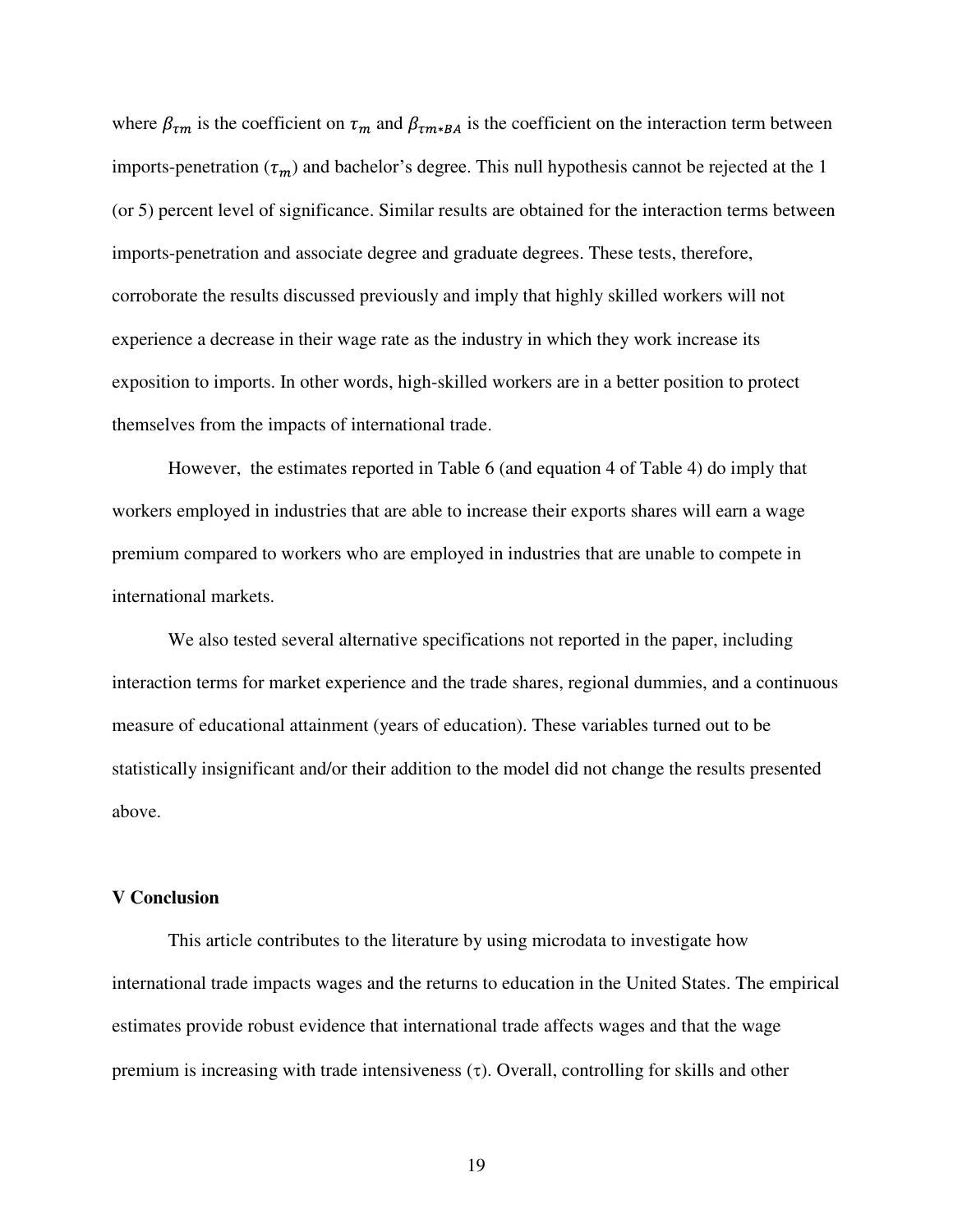personal attributes we find that the average wage rates of workers employed in net-exporting industries are higher than that of workers employed in net-importing industries or tradable industries. However, our results show that education serves as an equalizer and counterbalances the adverse impact from imports-penetration on wages of highly-skilled workers. In other words, highly-skilled workers are able to shield themselves from any potential harmful effects from international trade on their wages, even if they are employed in industries that are traditionally net-importers or nontradable. However, low-skilled workers are subject to wage differentials due to the trade orientation of industry in which they are employed.

The results together support policies aimed at reinforcing the importance of educational attainment beyond high school as a major strategy to stay competitive in global markets and reduce inter-industry wage inequality. Although there are still uncertainties on the channels through which education affects wages of workers who are working in environments where they are directly exposed to foreign competition, the findings of this paper show that workers with higher education (or highly-skilled workers) are able to endure the competition posed by international trade.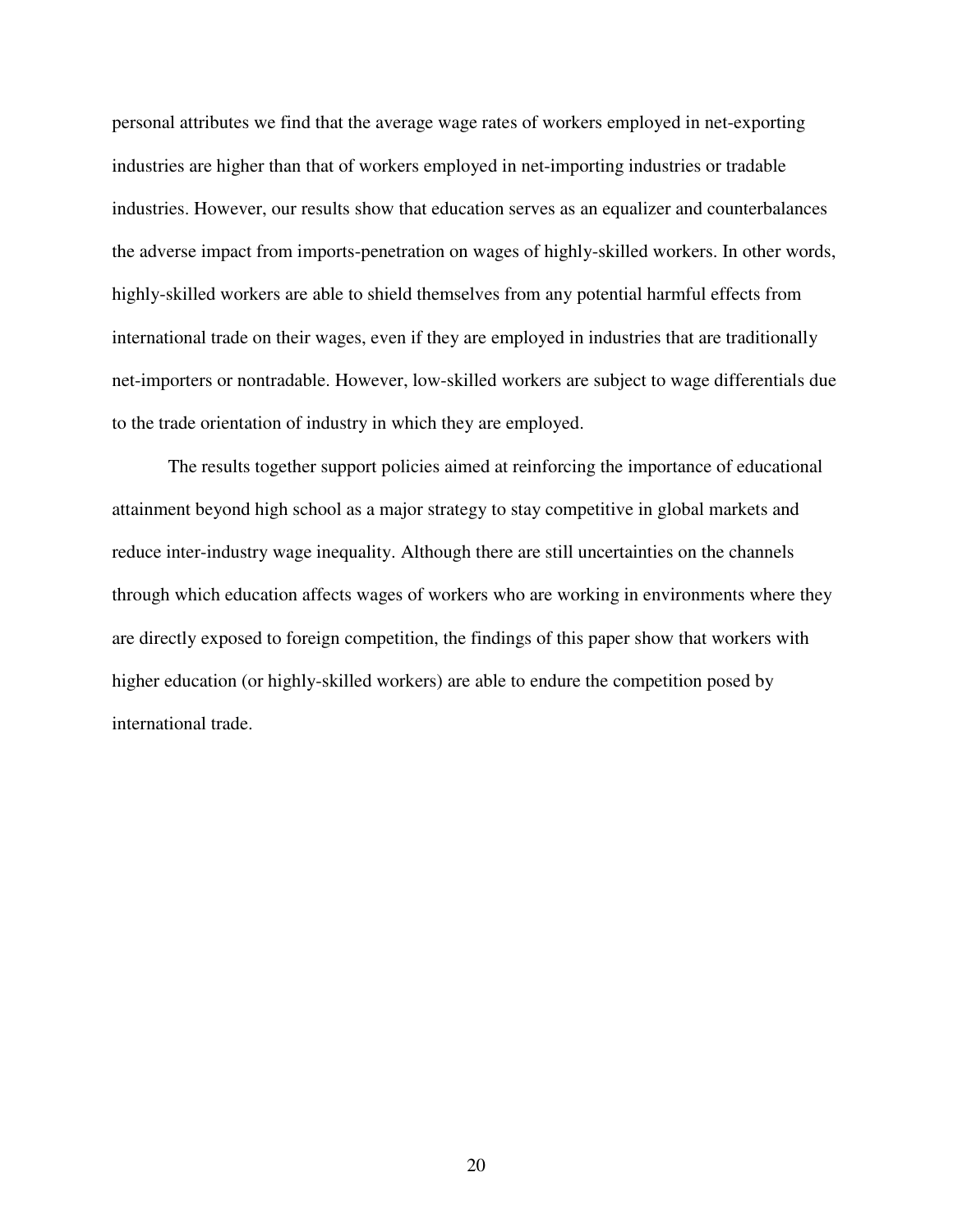#### **VI References**

- Acosta, Pablo and Leonardo Gasparini (2007). Capital Accumulation, TradeLiberalization, and Rising Wage Inequality: The Case of Argentina. *Economic Development and Cultural Change*, 55: 793–812.
- Akerlof, George A. and Janet L. Yellen. (1986). **Efficiency Wage Models of the Labor Market,"** Cambridge University Press: Cambridge.
- Berman, E., Bound, J. and Machin, S. (1998). Implications of skill-biased technological change: International evidence. *Quarterly Journal of Economics*, 113: 1245-80.
- Bernard, A. B. and Jensen, J. B. (1995). Exporters, jobs, and wages in U.S. manufacturing: 1976–1987. *Brookings Papers on Economic Activity*. *Microeconomics,* 67–119.
- Bernard, A. B. and Jensen, J. B. (2000). Understanding Increasing and Decreasing Wage Inequality. In: **The Impact of International Trade on Wages,** The University of Chicago Press: Chicago.
- Bernard, A. B. and Jensen, J. B. (2004). Why some firms export. *Review of Economics and Statistics,* 86: 561–569.
- Bhagwati, Jagdish. (1998). Trade and Wages: A Malign Relationship? In: **Import, Exports, and the American Worker,** Washington: Brooking Institution Press (Susan Collins, editor), pp. 59-100.
- Busse, Matthias and Spielmann, Christian. (2006). Gender Inequality and Trade. *Review of International Economics*, 14(3): 362-79.
- Collins, Susan M. (1998). **Import, Exports, and the American Worker,** Washington: Brooking Institution Press (Editor).
- Davis, Donald R. and James Harrigan. (2007). Good jobs, bad jobs, and trade liberalization. *NBER Working Paper 13139* (available at [http://www.nber.org/papers/w13139\)](http://www.nber.org/papers/w13139).
- Elmslie, Bruce and Tebaldi, Edinaldo (2007). Sexual Orientation and Labor Market Discrimination*. Journal of Labor Research*, 28:436–453.
- Gaston, Noel and Trefler, Daniel. (1994). Protection, trade, and wages: Evidence from US manufacturing. *Industrial Labor Relations Review*, 47: 574-593.
- Greene, Willian (2002). Econometric Analysis. New Jersey: Prentice Hall.  $5<sup>th</sup>$  edition.
- Halvorsen R, Palmquist R (1980) The interpretation of dummy variables in semilogarithmic equations. *American Economic Review*, 70:474–475.